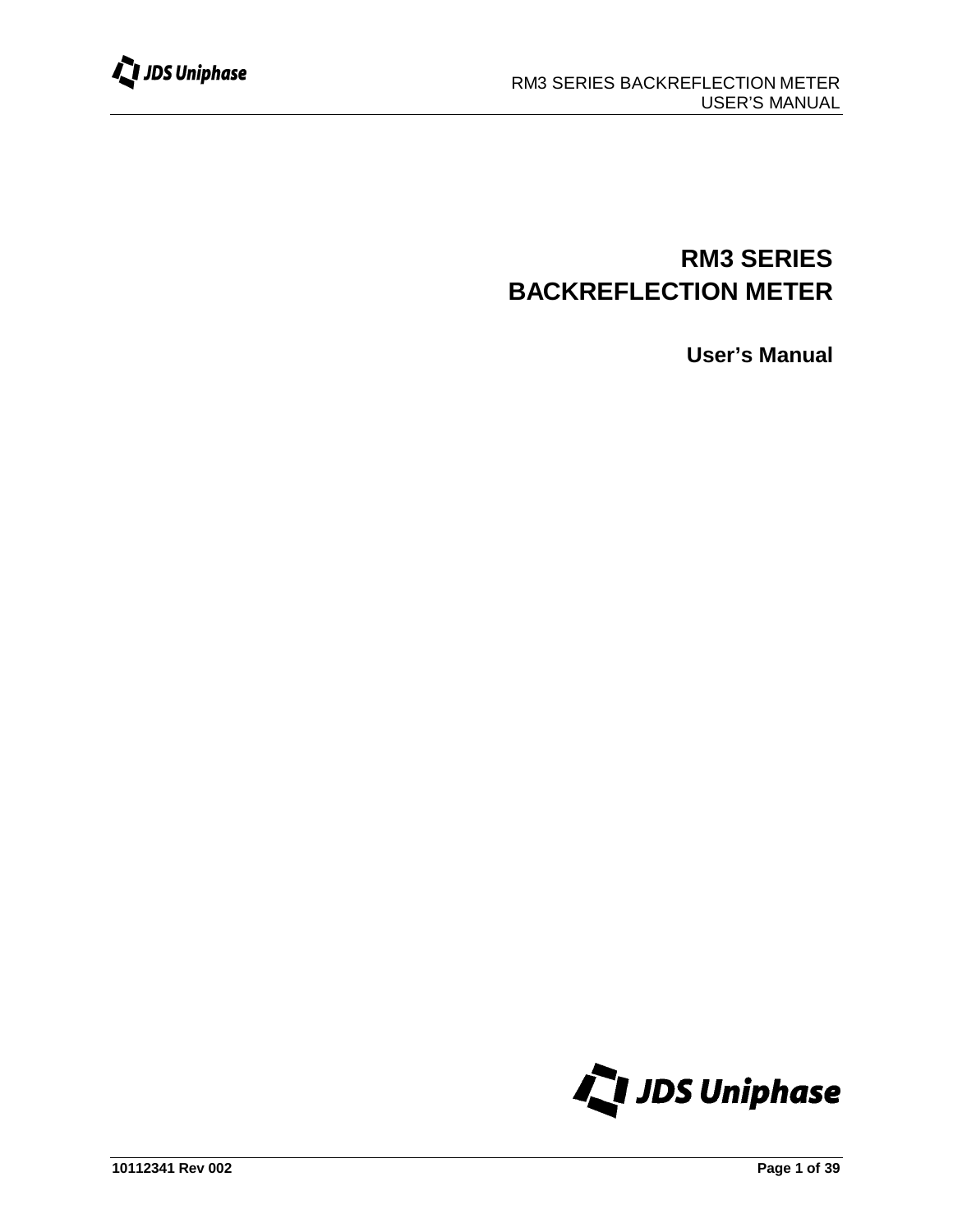

# **Contents**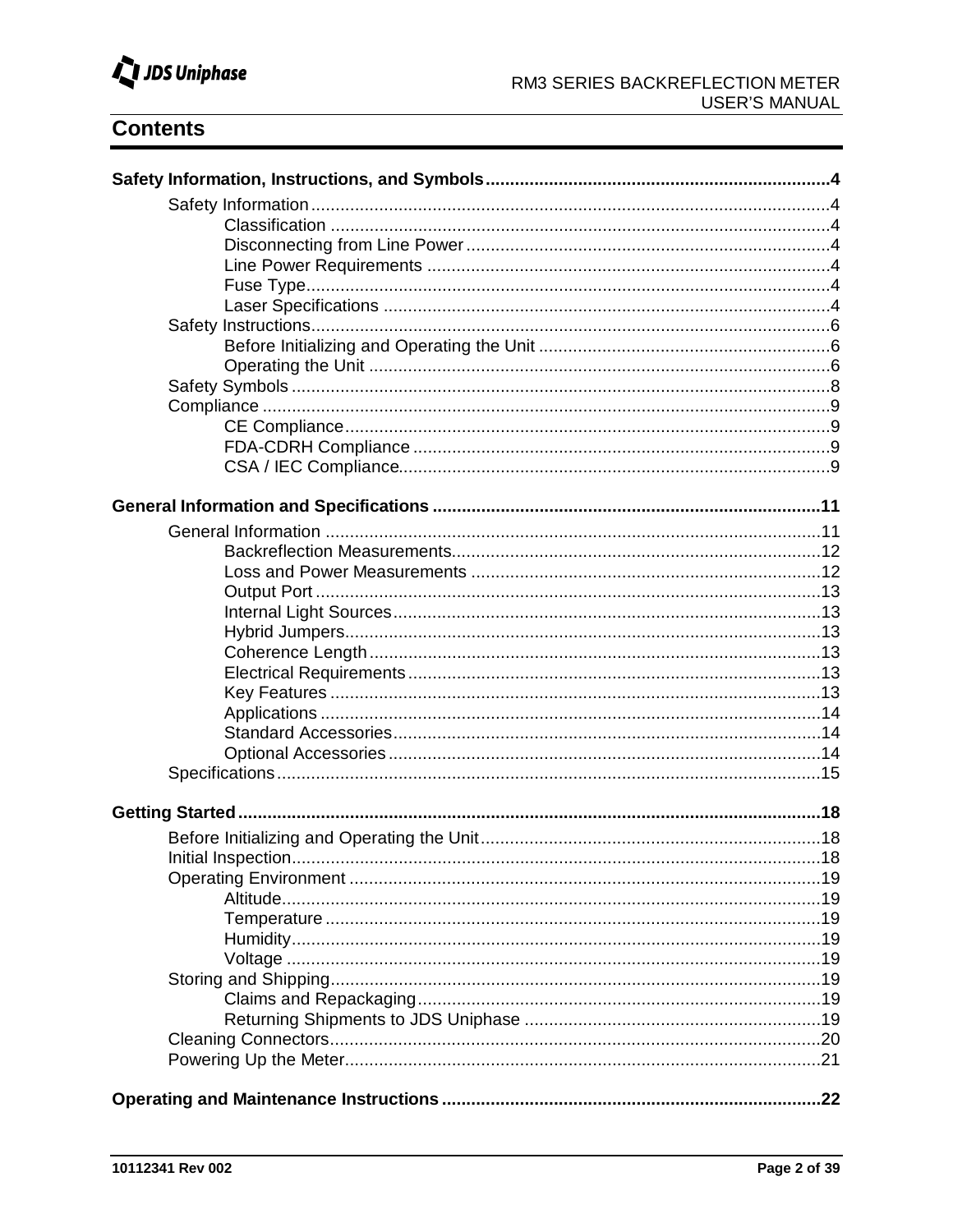# JDS Uniphase

### RM3 SERIES BACKREFLECTION METER **USER'S MANUAL**

| Termination Techniques for Single-mode Fiber (except 980 nm) 23        |     |
|------------------------------------------------------------------------|-----|
| Termination Techniques for Single-mode (980 nm) and Multimode Fiber 24 |     |
|                                                                        |     |
|                                                                        |     |
|                                                                        |     |
|                                                                        |     |
|                                                                        |     |
| Setting Up the Meter for Loss and Power Measurements 27                |     |
|                                                                        |     |
|                                                                        |     |
|                                                                        |     |
|                                                                        |     |
|                                                                        |     |
|                                                                        |     |
|                                                                        |     |
|                                                                        |     |
|                                                                        |     |
|                                                                        |     |
|                                                                        |     |
|                                                                        |     |
|                                                                        |     |
|                                                                        |     |
|                                                                        |     |
|                                                                        |     |
|                                                                        |     |
|                                                                        |     |
|                                                                        |     |
|                                                                        |     |
|                                                                        |     |
|                                                                        |     |
|                                                                        |     |
| <b>Customized Features and Test Data</b>                               | .41 |

For sales and service information, contact JDS Uniphase or your local representative.

> **JDS Uniphase Corporation** 570 West Hunt Club Road Nepean, Ontario, Canada **K2G 5W8** Phone: 613 727-1303 Fax: 613 727-8284 E-mail: instruments@jdsuniphase.com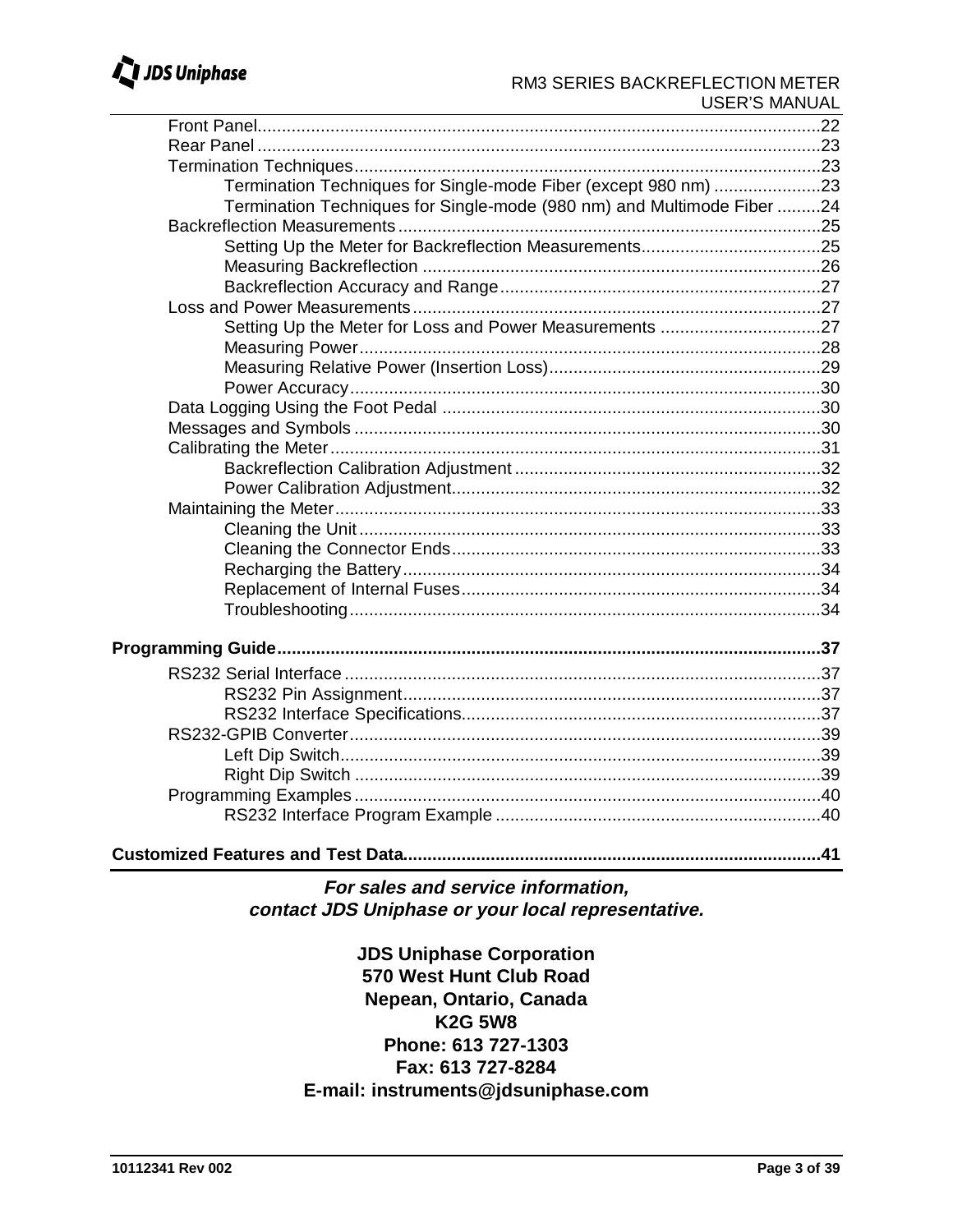# **Website: http://www.jdsuniphase.com Safety Information, Instructions, and Symbols**

### **Safety Information**

### **Classification**

The RM Series Backreflection Meter consists of an exposed metal chassis that is connected directly to earth via a power cord and, therefore, is classified as a Class 1 instrument.

### **Disconnecting from Line Power**

Some of the circuits are powered whenever the unit is connected to the AC power source (line power). To ensure that the unit is not connected to the line power, disconnect the power cord from either the power inlet on the unit's rear panel or from the AC line-power source (receptacle). The power cord must always be accessible from one of these points. If the unit is installed in a cabinet, the operator must be able to disconnect the unit from the line power by the system's line-power switch.

### **Line Power Requirements**

The RM meter operates from any single-phase AC power source that supplies between 100 and 240 V at a frequency range of 50 to 60 Hz. The maximum power consumption of the RM meter is 25 VA. The unit can also be operated using its internal 6V DC rechargeable battery.

### **Fuse Type**

The fuse type used by the unit is (5 x 20) mm, 1 A/250 V (fast).

### **Laser Specifications**

Laser specifications are provided in Table 1.

### **Table 1: Specifications**

| <b>Parameter</b>                            | Single-mode (SM)                                     | <b>Multimode (MM)</b>    |                        |
|---------------------------------------------|------------------------------------------------------|--------------------------|------------------------|
| Wavelength                                  | 980*, 1310, 1480, 1550, 1625,<br>or $1650 \pm 10$ nm | 850, or $1310 \pm 20$ nm |                        |
| <b>Class</b>                                |                                                      |                          |                        |
| <b>Fiber Type</b>                           | $9/125$ µm SM( $*5/125$ µm SM)                       | 50/125 µm MM             | $62.5/125 \mu m$<br>MМ |
| Maximum Accessible<br><b>Emission Level</b> | $-15$ dBm                                            | $-23$ dBm                | $-25$ dBm              |
| <b>Maximum Output Power</b>                 | -4 dBm                                               | -4 dBm                   | -4 dBm                 |
| <b>Numerical Aperture</b>                   | $0.13$ ( $*0.14$ )                                   | 0.20                     | 0.28                   |
| <b>Effective Numerical</b><br>Aperture      | $0.20$ ( $*0.21$ )                                   | 0.27                     | 0.34                   |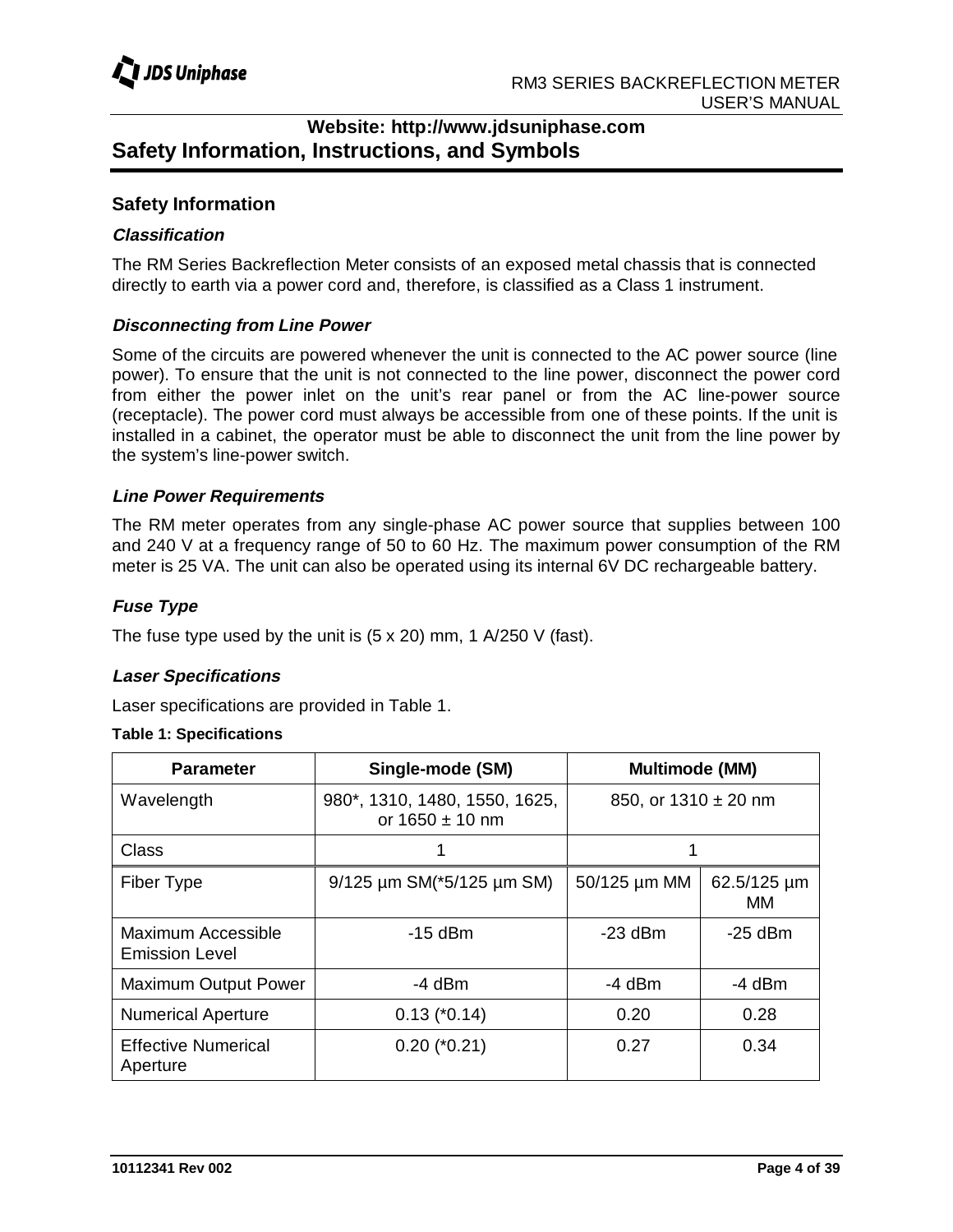

### RM3 SERIES BACKREFLECTION METER USER'S MANUAL

Under the laser classification of the US Food and Drug Administration (FDA) Center for Devices and Radiological Health (CDRH), the laser contained in the unit is a Class 1 laser.

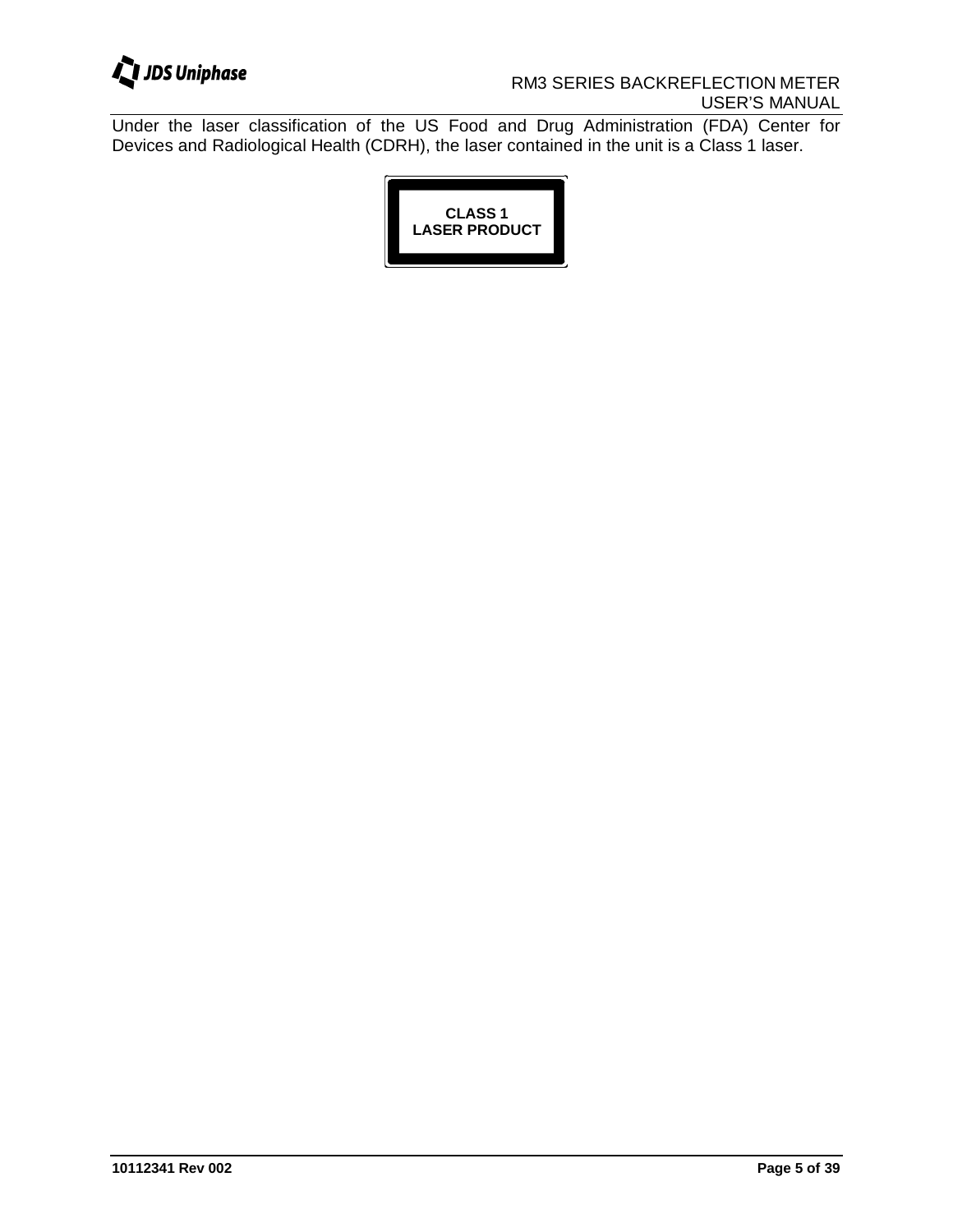### **Safety Instructions**

The following safety instructions must be observed whenever the unit is operated, serviced, or repaired. Failure to comply with any of these instructions or with any precaution or warning contained in the user's manual is in direct violation of the standards of design, manufacture, and intended use of the unit. JDS Uniphase assumes no liability for the customer's failure to comply with any of these safety requirements.

### **Before Initializing and Operating the Unit**

- $\boxtimes$  Inspect the unit for any signs of damage, and read the user's manual thoroughly.
- Install the unit as specified in the **Getting Started** section.
- $\boxtimes$  Ensure that the unit and any devices or cords connected to it are properly grounded.

### **Operating the Unit**

| Warning                                                                                                                                                                                                                                                                                 |  |  |
|-----------------------------------------------------------------------------------------------------------------------------------------------------------------------------------------------------------------------------------------------------------------------------------------|--|--|
| To avoid the risk of injury or death, always observe the following precautions<br>before initializing the unit:                                                                                                                                                                         |  |  |
| To prevent hazardous radiation exposure, use only the controls or<br>adjustments and perform only procedures specified for the laser source.                                                                                                                                            |  |  |
| If using a voltage-reducing autotransformer to power the unit, ensure that<br>the common terminal connects to the earthed pole of the power source.                                                                                                                                     |  |  |
| Use only the type of power cord supplied with the unit.<br>$\bullet$                                                                                                                                                                                                                    |  |  |
| Connect the power cord only to a power outlet equipped with a protective<br>$\bullet$<br>earth contact. Never connect to an extension cord that is not equipped with<br>this feature.                                                                                                   |  |  |
| Willfully interrupting the protective earth connection is prohibited.<br>$\bullet$                                                                                                                                                                                                      |  |  |
| Never look into the end of an optical cable connected to an optical output<br>$\bullet$<br>device that is operating. Laser radiation is invisible, and direct exposure can<br>severely injure the human eye. For more information, see the user's manual<br>of the laser source in use. |  |  |
| Do not use the unit outdoors.<br>$\bullet$                                                                                                                                                                                                                                              |  |  |
| To prevent potential fire or shock hazard, do not expose the unit to any<br>$\bullet$<br>source of excessive moisture.                                                                                                                                                                  |  |  |
| Do not operate the unit when its covers or panels have been removed.<br>$\bullet$                                                                                                                                                                                                       |  |  |
| Do not interrupt the protective earth grounding. Any such action can lead to<br>$\bullet$<br>a potential shock hazard that can result in serious personal injury.                                                                                                                       |  |  |
| Do not operate the unit if an interruption to the protective grounding is<br>$\bullet$<br>suspected. In this case, ensure that the unit remains inoperative.                                                                                                                            |  |  |
| Use only the type of fuse specified by JDSU as appropriate for this unit. Do                                                                                                                                                                                                            |  |  |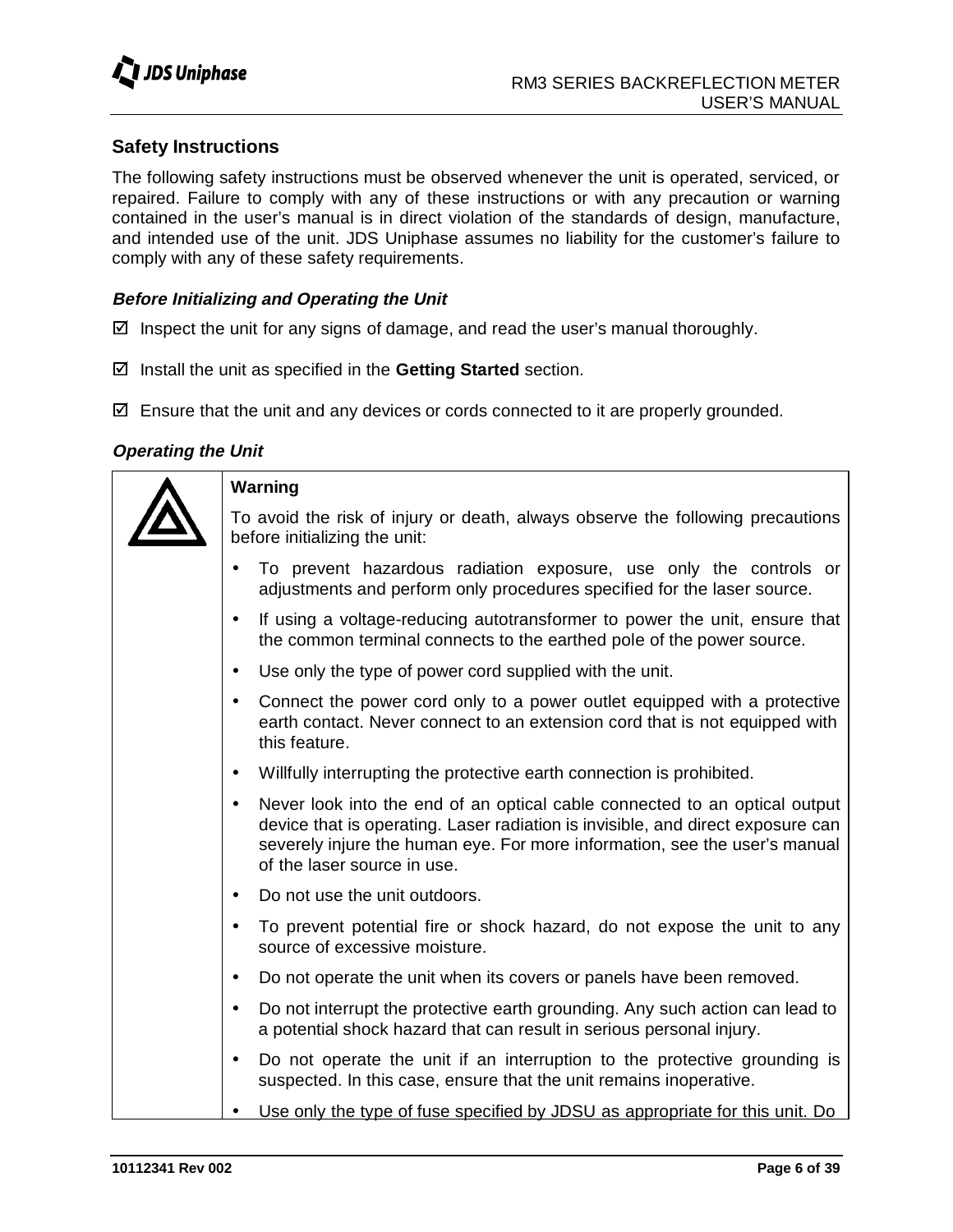not use repaired fuses, and avoid any situations that can short-circuit the fuse.

- Unless absolutely necessary, do not attempt to adjust or perform any maintenance or repair procedure when the unit is opened and connected to a power source.
- Repairs are to be carried out only by a JDSU qualified technician.
- Do not attempt any adjustment, maintenance, or repair procedure to the unit's internal mechanism if immediate first aid is not accessible.
- Disconnect the power cord from the unit before adding or removing any components.
- Operating the unit in the presence of flammable gases or fumes is extremely hazardous.
- Do not perform any operating or maintenance procedure that is not described in the user's manual.
- Some of the unit's capacitors can be charged even when the unit is not connected to the power source.
- If the equipment is used in a manner not specified by the manufacturer, the protection provided by the equipment may be impaired.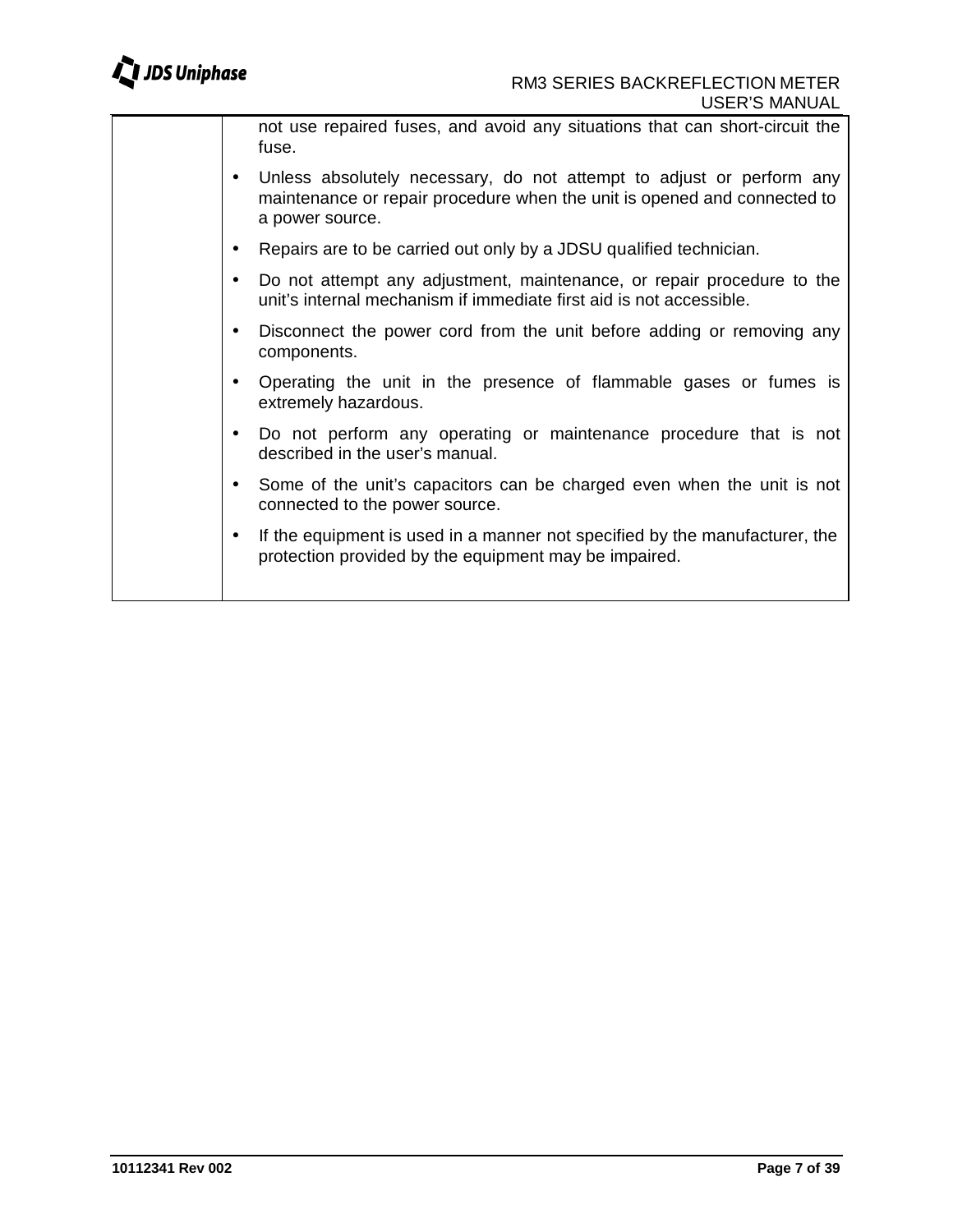

### **Safety Symbols**

The following symbols and messages can be marked on the unit (Table 2). Observe all safety instructions that are associated with a symbol.

### **Table 2: Safety Symbols**

| <b>Symbol</b>  | <b>Description</b>                                                                                                                                                                                                                                       |
|----------------|----------------------------------------------------------------------------------------------------------------------------------------------------------------------------------------------------------------------------------------------------------|
|                | Laser safety. See the user's manual for instructions on handling and operating<br>the unit safely.                                                                                                                                                       |
|                | See the user's manual for instructions on handling and operating the unit<br>safely.                                                                                                                                                                     |
|                | Electrostatic discharge (ESD). See the user's manual for instructions on<br>handling and operating the unit safely.                                                                                                                                      |
|                | Frame or chassis terminal for electrical grounding within the unit.                                                                                                                                                                                      |
|                | Protective conductor terminal for electrical grounding to the earth.                                                                                                                                                                                     |
| <b>WARNING</b> | The procedure can result in serious injury or loss of life if not carried out<br>in proper compliance with all safety instructions. Ensure that all<br>conditions necessary for safe handling and operation are met before<br>proceeding.                |
| <b>CAUTION</b> | The procedure can result in serious damage to or destruction of the unit if not<br>carried out in compliance with all instructions for proper use. Ensure that all<br>conditions necessary for safe handling and operation are met before<br>proceeding. |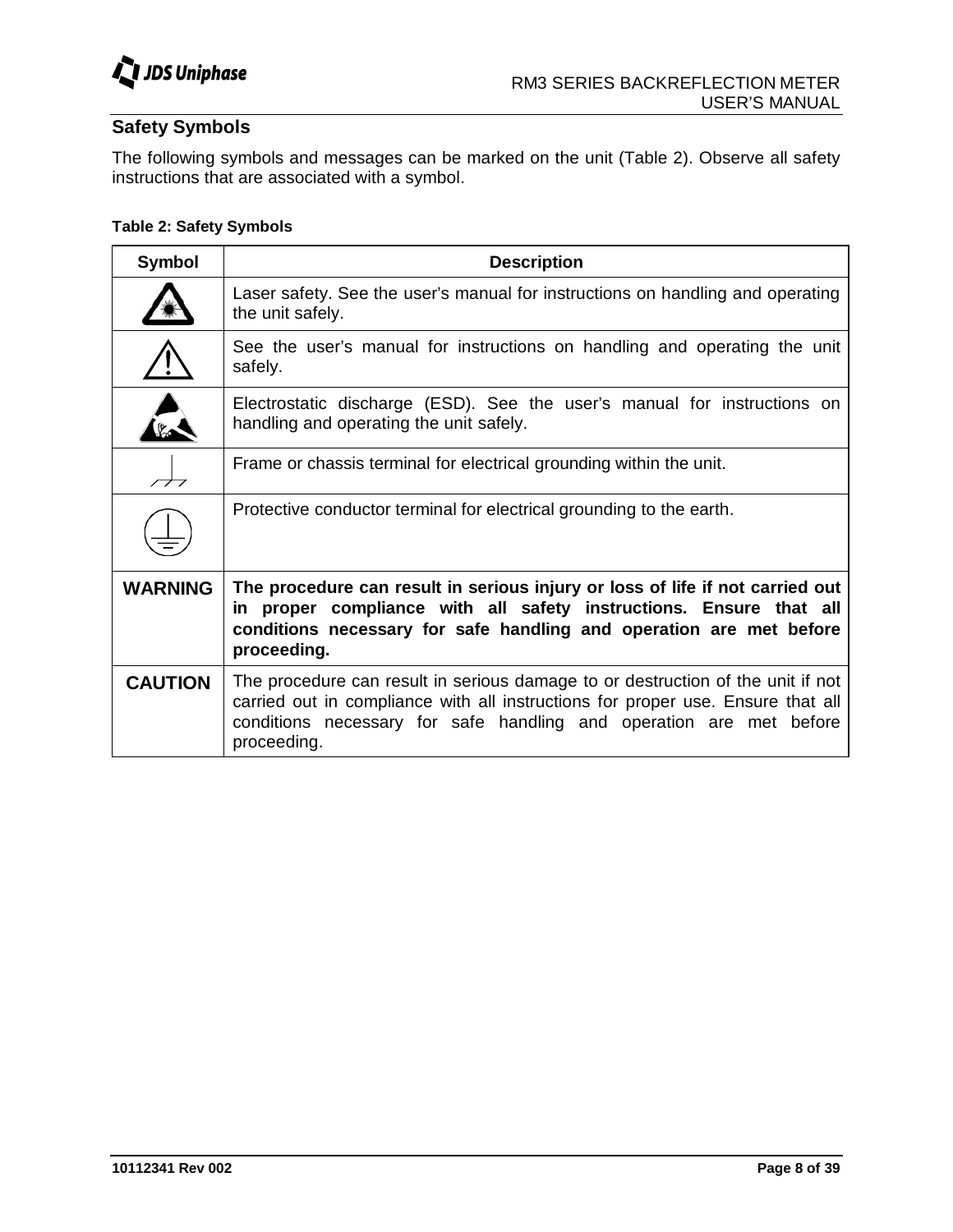

### **Compliance**

### **CE Compliance**

The unit has been designed and tested to comply with directive 73/23/EEC and its subsequent amendments by the European Community (EC or CE). The directive relates to electrical equipment designed for use within certain voltage limits. It ensures that electrical equipment is constructed with good engineering practice in safety matters.

The unit has been designed and tested to comply with directive 89/336/EEC and its subsequent amendments. The directive relates to electromagnetic compatibility. It demands that electromagnetic disturbance does not exceed a prescribed level; that the equipment be immune to a prescribed level of ambient level of interference; that the equipment be protected against electrostatic discharges; and that the equipment be immune to all electrical shock wave disturbances. As of 1997, measures have been added to test for fire hazard, electric shock hazard, and also external exposure to other forms of energy.

The requirements specified by directive 89/336/EEC are as follows. CE compliance requires that the manufacturer or its authorized representative established within the Community affix the CE conformity mark to the apparatus or else to the packaging, instructions for use, or guarantee certificate. The CE conformity mark shall consist of the letters CE as specified and the figures of the year in which the mark was affixed. This mark should, where appropriate, be accompanied by the distinctive letters used by the notified body issuing the CE typeexamination certificate. Where the apparatus is the subject of other Directives providing for the CE conformity mark, the affixing of the CE mark shall also indicate conformity with the relevant requirements of those other Directives.

### **FDA-CDRH Compliance**

Under the US Food and Drug Administration (FDA) Center for Devices and Radiological Health (CDRH), the unit complies with the Code of Federal Regulations (CFR), Title 21, Subchapter J, which pertains to laser safety and labeling. See http://www.fda.gov/cdrh/radhlth/cfr/21cfr1000- 1050.pdf for more information.

### **CSA / IEC Compliance**

The unit complies with certain standards of the Canadian Standards Association (CSA) and the International Electrotechnical Commission (IEC).

The unit is in Installation Category (Overvoltage Category) II under IEC 664. IEC 664 relates to impulse voltage levels and insulation coordination. The particular category is defined as: local level, appliances, portable equipment, etc, with smaller transient overvoltages than Installation Category (Overvoltage Category) III.

The unit is in the Pollution Degree 2 category under IEC 1010-1 and CAN/CSA-C22.2 No. 1010.1. The IEC standard on Safety Requirements for Electrical Equipment for Measurement, Control, and Laboratory Use relates to insulation coordination. The CSA standard is on Safety Requirements for Electrical Equipment for Measurement Control, and Laboratory Use, Part I: General Requirements. The Pollution Degree 2 category is defined as follows: "Normally only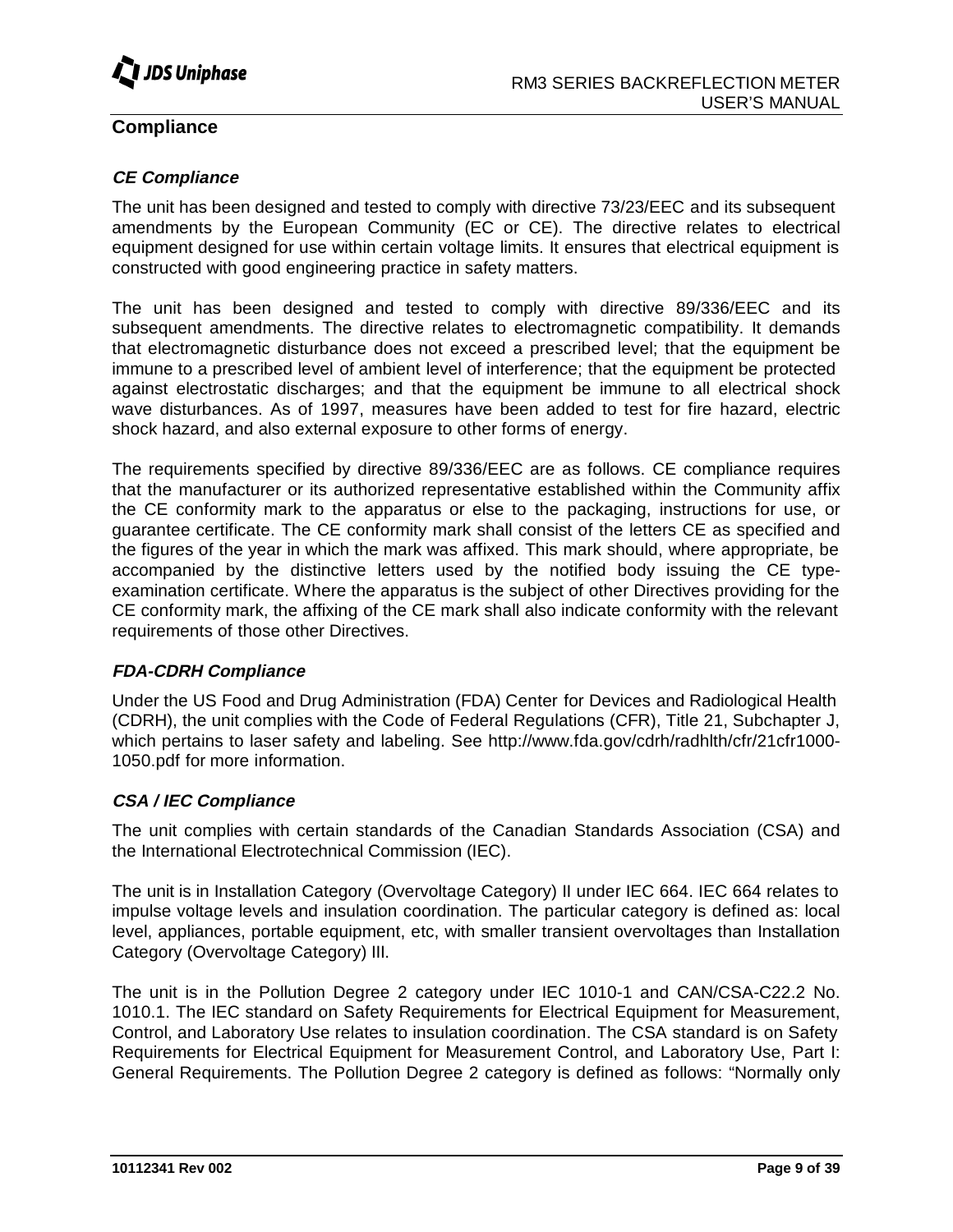

non-conductive pollution occurs. Occasionally, however, a temporary conductivity caused by condensation must be expected."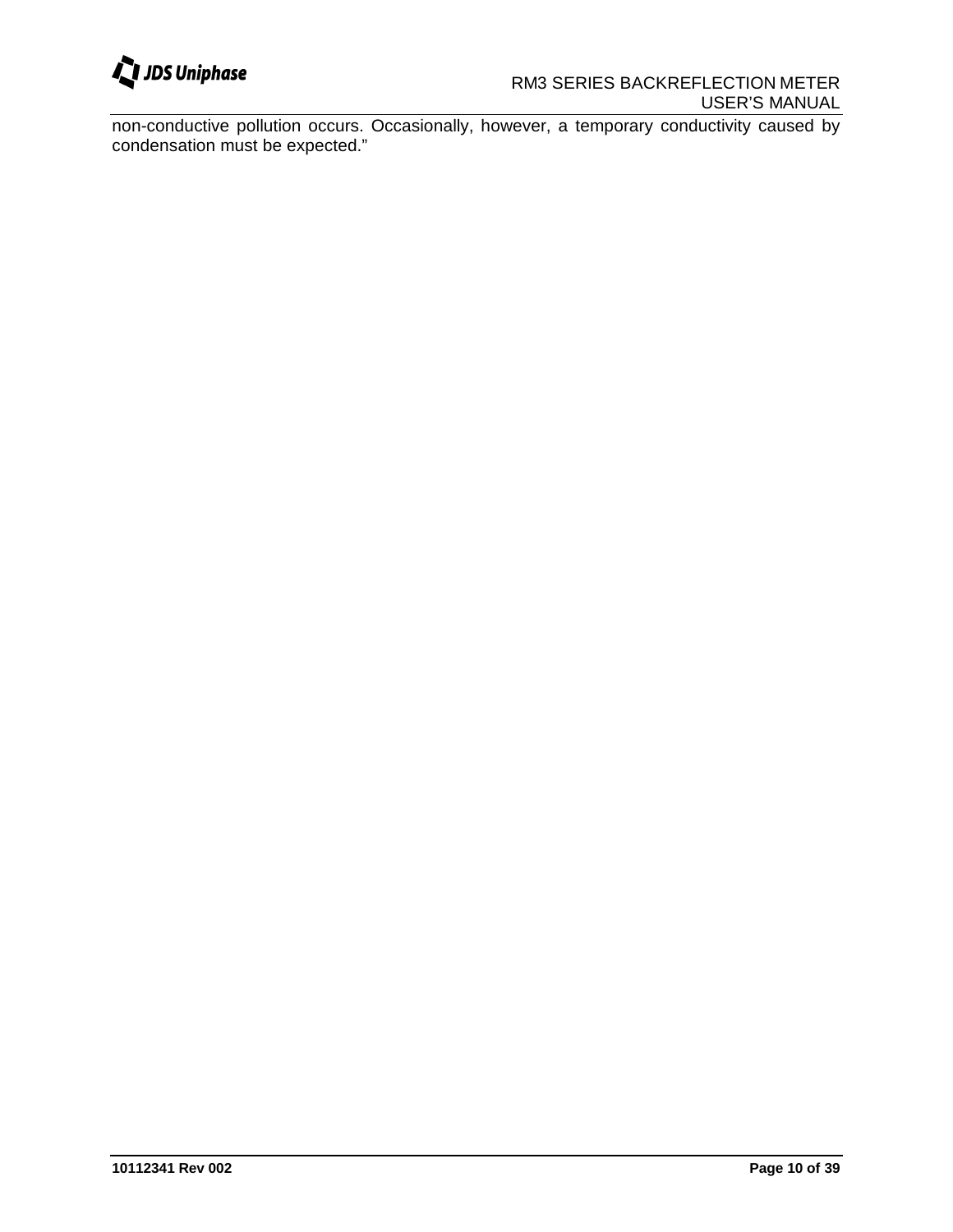# **General Information and Specifications**

### **General Information**

This user's manual for the RM3 Series Backreflection Meter contains complete operating instructions. The RM meter can be ordered as a single-mode or multimode model. Software is bundled with the meter; for information on using the software, see the Multiple Connector Test System Software User's Manual (document SD000318). The inspection report and a description of any customer-requested information are found in **Customized Features and Test Data** section.

The RM meter (Figure 1) is a portable, direct-display instrument that measures backreflection, loss, and power of single-mode and multimode fiberoptic connectors, components, and systems. The RM meter is supplied with one or two internal laser sources for operation at 850, 980,1310, 1480, 1550, 1625, or 1650 nm (not all combinations are available).



**Figure 1: RM Meter**

An important feature of the RM meter is the FC/APC ultra-low backreflection connector at its output port (SC/APC connector also offered). By switching hybrid jumpers connected to the FC/APC connector, the user can select the connector type required for a measurement quickly and easily, without limiting the backreflection range of the meter. The RM meter is supplied with a hybrid measurement jumper to be used exclusively for measurements and a hybrid calibrated jumper to be used exclusively for calibrations.

The RM meter can be operated using an internal 6 V DC rechargeable battery.

The RM meter includes a convenient foot pedal, enabling the user to trigger the meter to send measurement data to a computer or printer.

The RM meter operates over the RS232 serial interface. Wherever the IEEE 488 GPIB parallel interface is mentioned, it is achieved via a RS232-to-GPIB converter that can be purchased as an accessory.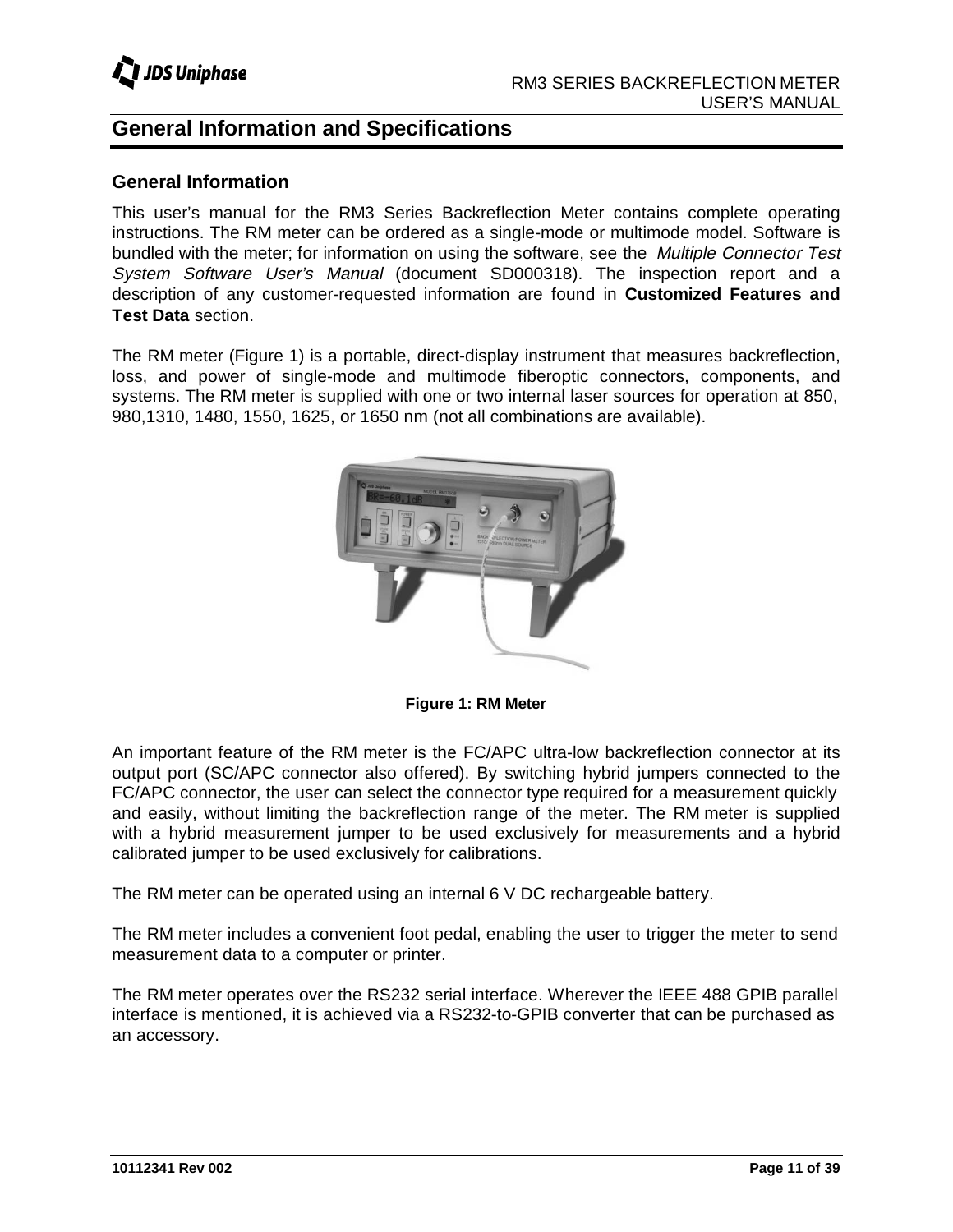

### **Backreflection Measurements**

Reflections in optical systems can come from a number of sources. Primary sources include the fiber (Rayleigh backscatter) and Fresnel reflections that occur at the planar junction of two materials having different refractive indices, for example, connector and fiber endfaces, splices, bulk optic interfaces, and detector surfaces.

Typically only Fresnel reflections are significant because transmitters are relatively insensitive to distributed reflections such as Rayleigh backscatter. Backreflection caused by Rayleigh backscatter varies with the length and type of fiber, and is only significant when measuring components with backreflections below -40 dB or with very long pigtails (multimode). However, Rayleigh backscatter can be a large contributor to backreflection in installed systems or when using long fiber.

The internal switch and coupler of the RM meter enable the meter to measure the internal light source signal ( $P_{in}$ ), the signal offset with no light ( $P_{dark}$ ), and the total signal level from internal and external backreflections  $(P_{\text{br}})$ .

The RM meter first calculates the total backreflection from internal and external sources (BR $_{\text{tot}}$ ), using the following equation, where CAL is the factory-set calibration factor of the meter:

$$
BR_{\text{tot}} = 10 \log (P_{\text{br}} - P_{\text{dark}})/(P_{\text{in}} - P_{\text{dark}}) - CAL
$$
 [dB]

The backreflection from external sources (BR) is then calculated using the following equation, where  $BR_0$  is the stored value of the total backreflection up to the device under test (DUT), and User CAL is the user-set calibration factor:

$$
BR = 10 \log (10^{BR_{tot}/10} - 10^{BR_0}/10) + User CAL
$$
 [dB]

The RM meter then displays the value of BR.

The BR measurement takes approximately one second to complete. Before this is done, the  $P_{in}$  and  $P_{dark}$  measurements are completed in approximately four seconds, during which time the backreflection display is locked and the light from the output port is blocked. The values are then updated every minute.

### **Loss and Power Measurements**

The RM meter is equipped with a front-panel InGaAs detector for relative power (loss) and absolute power measurements. (Absolute power is referred to as power in this manual; relative power is always referred to as relative power.) Because the meter is capable of storing the dark signal from the detector, high-accuracy power measurements as low as -80 dBm for the single mode model (and –60 dBm for the multimode model) can be obtained.

When making power measurements, the RM meter first measures two signals: the total signal level ( $I_{\text{tot}}$ ) and the dark signal from the detector ( $I_{\text{D}}$ ). The RM meter then calculates the power measurement using the following equation, where CAL is the factory-set calibration factor and User CAL is the user-set calibration factor:

$$
P = 10 \log (I_{\text{tot}} - I_D) + CAL + User CAL \qquad [dB]
$$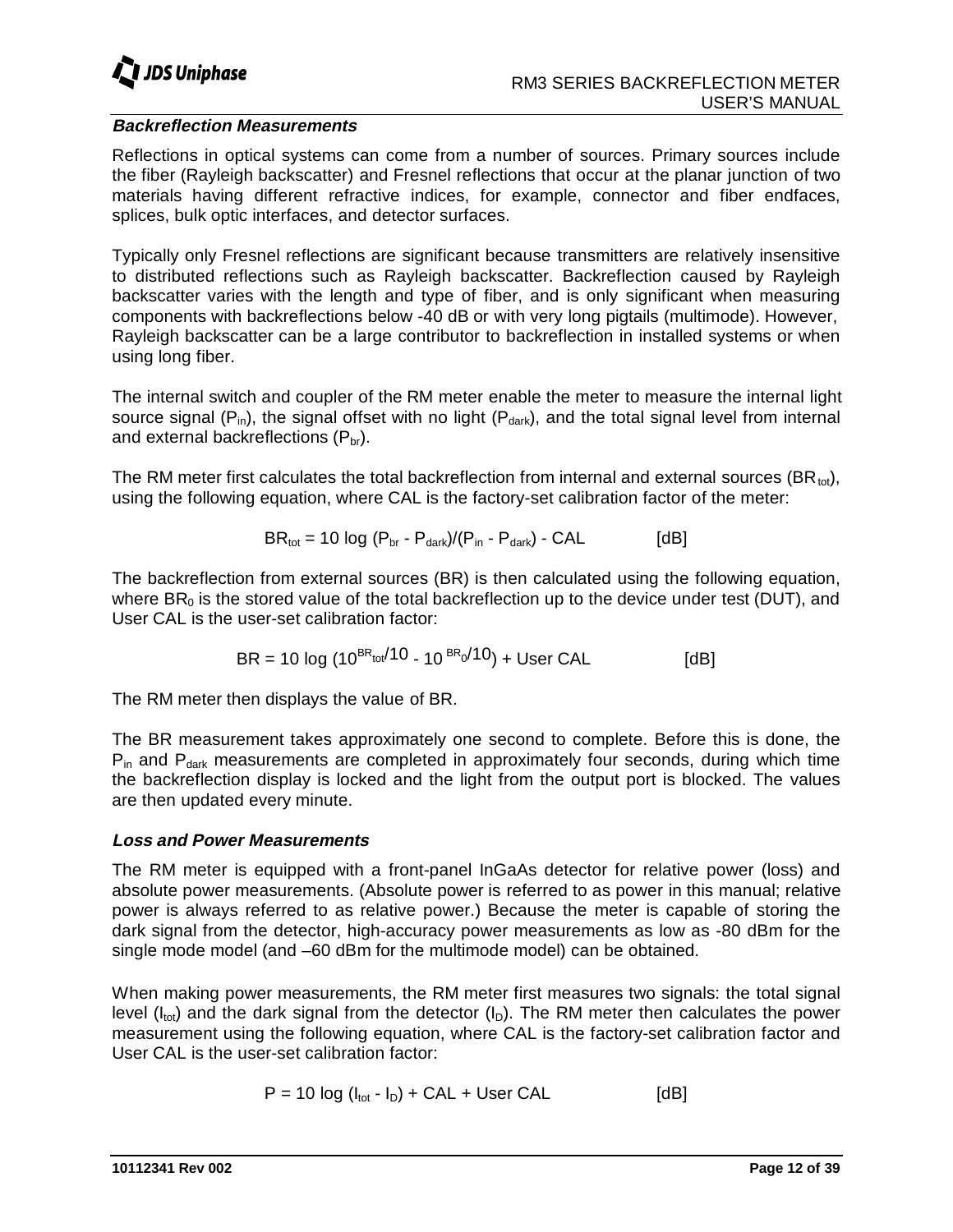

### **Output Port**

The output port of the RM meter is equipped with an ultra-low backreflection APC connector. To prevent damage to the output port connector, a measurement jumper must be used for all measurements, even for measuring a component with an APC connector.

### **Internal Light Sources**

The RM meter can be equipped with two internal laser sources. These are thermoelectrically cooled for added stability and are modulated at 10 kHz. Fast changes in ambient temperature can cause a source to become unstable. If this occurs, the meter automatically switches to a measuring mode in which  $P_{in}$  and  $P_{dark}$  are measured more frequently than every minute and the message "Source Unstable" is displayed. The light source power is monitored, and the meter returns to the standard measurement mode when the source has stabilized.

#### **Hybrid Jumpers**

The RM meter is supplied with a hybrid measurement jumper and a hybrid calibrated jumper. The measurement jumper has an APC connector at the input end. The other end on the standard measurement jumper is PC, but by changing measurement jumpers this end is userselected, to be compatible with the input connector of the DUT. The calibrated jumper has an APC connector at the input end and a PC connector at the output end.

Use the measurement jumper for measurement purposes only; use the calibrated jumper for calibration purposes only. The calibrated jumper has a label attached to it identifying it as the calibrated jumper.

### **Coherence Length**

Reflected light from multiple reflections can change the backreflection measured by the RM meter. This variation typically shows up as noise or drift in the signal. The internal light source is designed to have low coherence length (typically less than 10 cm). Thus, interference effects are typically seen only between very closely spaced components such as non-contacting connectors.

#### **Electrical Requirements**

The RM meter is supplied with a rechargeable battery. When fully charged, the battery provides up to eight hours of operation at room temperature. For laboratory use, use the RM meter with the power cord. The letter B is shown on the RM meter front panel display when the battery power is low.

### **Key Features**

- Backreflection measurements to -75 dB for single mode model (-40 dB for multi mode model)
- Power measurements to -80 dBm for single mode model (-60 dBm for multi mode model)
- Convenient foot pedal for data logging
- MCTS application software
- Built-in light sources at 850, 980, 1310, 1480, 1550, 1625, or 1650 nm
- Compensation for extraneous backreflection for accurate backreflection measurements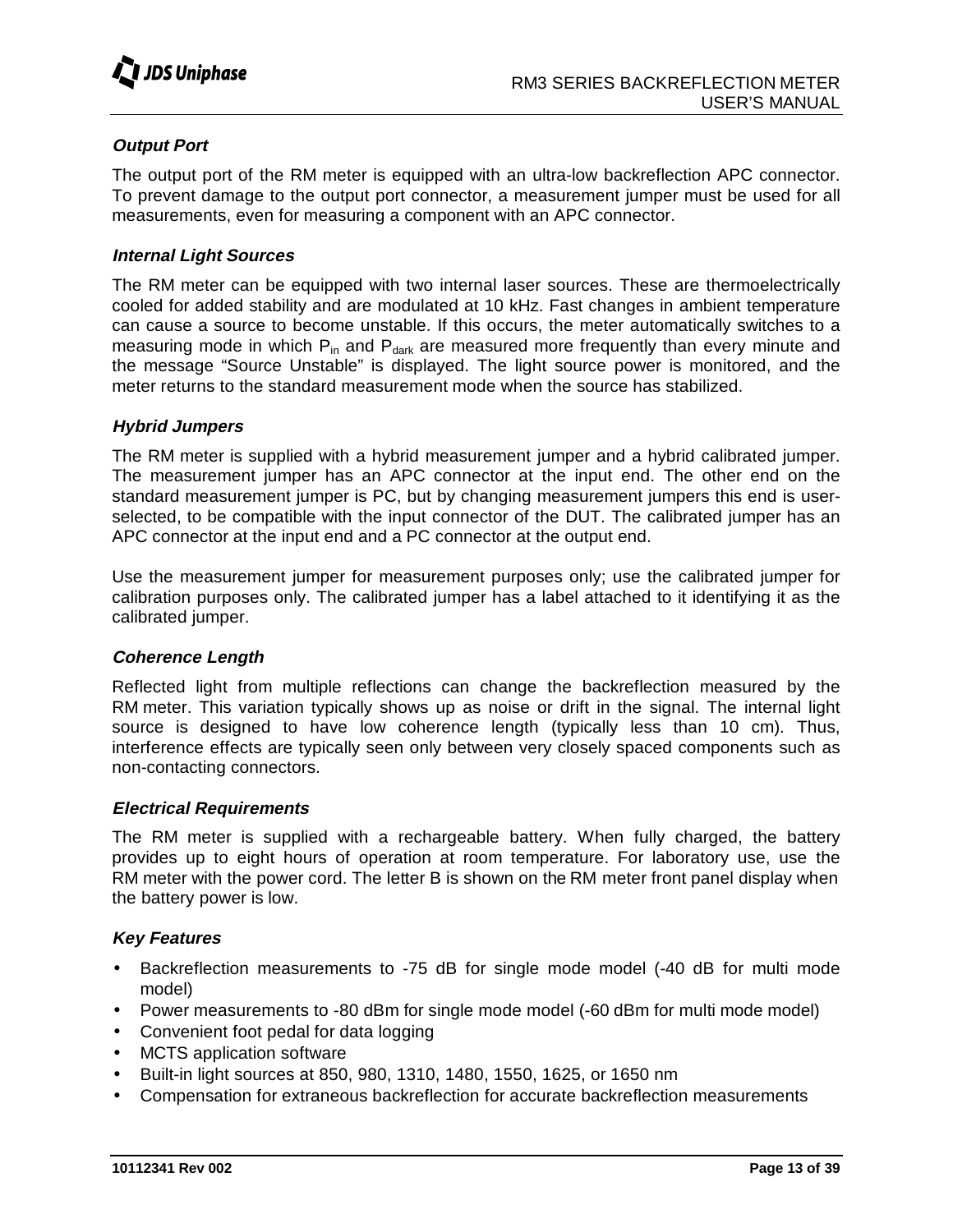

- User-calibration mode
- RS232 serial and IEEE 488 GPIB parallel interface
- Convenient data logging via serial port to a computer or serial printer
- Direct display of measured backreflection, power, or insertion loss

### **Applications**

- Connector backreflection and loss testing
- Component testing
- Installation verification
- Quality assurance (QA) acceptance testing

### **Standard Accessories**

- AC power cord (country specific)
- Laser sources specified when ordered
- FC/PC-FC/APC or SC/PC-SC/APC hybrid measurement jumper
- FC/PC-FC/APC or SC/PC-SC/APC hybrid calibrated jumper
- FC-type (or SC-type) detector adapter
- Detector cap
- Foot pedal
- MCTS software and user's manual
- User's manual
- Carrying case (for field use)
- Certificate of Compliance (NIST Traceability Report available on request)

### **Optional Accessories**

- Variety of detector adapters
- Measurement jumpers with various user-selected connectors
- RS232-to-GPIB converter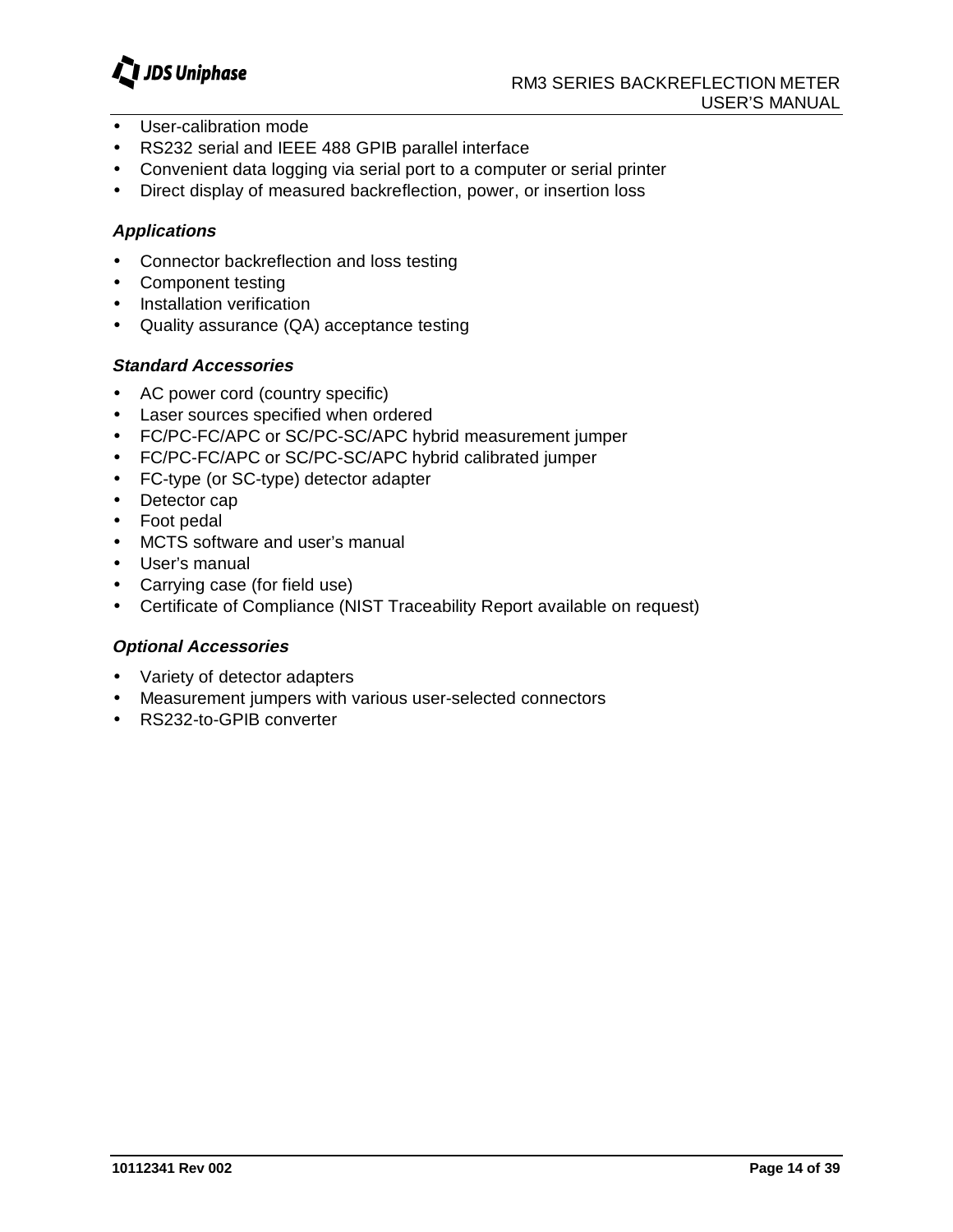

### **Specifications**

The following optical specifications describe the warranted characteristics of the unit ( Table 3). Supplementary specifications describe the typical non-warranted performance of the unit (Table 4).

### **Table 3: Optical Specifications**

| <b>Parameter</b>                                                                                                                                                                                                                                                                                                                                                                                                                                                                                                                                                                                                      |                                                                                                                                                                     | <b>Specification</b>                                                        |
|-----------------------------------------------------------------------------------------------------------------------------------------------------------------------------------------------------------------------------------------------------------------------------------------------------------------------------------------------------------------------------------------------------------------------------------------------------------------------------------------------------------------------------------------------------------------------------------------------------------------------|---------------------------------------------------------------------------------------------------------------------------------------------------------------------|-----------------------------------------------------------------------------|
| Operating wavelength                                                                                                                                                                                                                                                                                                                                                                                                                                                                                                                                                                                                  | Single-mode<br>980, 1310, 1480, 1550,                                                                                                                               | <b>Multimode</b><br>850, 1310 nm                                            |
| Fiber Type                                                                                                                                                                                                                                                                                                                                                                                                                                                                                                                                                                                                            | 1625, or 1650 ±10 nm<br>9/125 µm single-mode                                                                                                                        | $±20$ nm<br>50/125 µm or 62.5/125 µm                                        |
|                                                                                                                                                                                                                                                                                                                                                                                                                                                                                                                                                                                                                       | (5/125 µm Flexcor 1060<br>for the 980 nm)                                                                                                                           | multimode                                                                   |
| Detector type<br>Range                                                                                                                                                                                                                                                                                                                                                                                                                                                                                                                                                                                                | 2 mm diameter InGaAs                                                                                                                                                | 3 mm diameter InGaAs                                                        |
| backreflection<br>power                                                                                                                                                                                                                                                                                                                                                                                                                                                                                                                                                                                               | 0 to -75 dB<br>0 to -80 dBm                                                                                                                                         | 0 to $-40$ dB <sup>1</sup><br>3 to -60 dBm                                  |
| Absolute accuracy<br>backreflection<br>power                                                                                                                                                                                                                                                                                                                                                                                                                                                                                                                                                                          | $±1.0$ dB <sup>2,3</sup><br>$\pm 0.25$ dBm typical at -10 dBm <sup>5,6</sup>                                                                                        | $±1.0$ dB <sup>4</sup><br>$\pm 0.25$ dBm typical at -10<br>dBm <sup>6</sup> |
| Relative accuracy<br>backreflection<br>power                                                                                                                                                                                                                                                                                                                                                                                                                                                                                                                                                                          | $±0.4$ dB <sup>3</sup><br>$\pm 0.05$ dB (<5 dB loss),<br>$\pm 0.15$ dB (>5 dB loss) <sup>5</sup>                                                                    | $±0.7$ dB <sup>4</sup><br>$\pm 0.15$ dB (>5 dB loss) <sup>6,7</sup>         |
| Output connector type                                                                                                                                                                                                                                                                                                                                                                                                                                                                                                                                                                                                 | Panel-mounted,<br>low-backreflection APC                                                                                                                            |                                                                             |
| Remote interface                                                                                                                                                                                                                                                                                                                                                                                                                                                                                                                                                                                                      | RS232 or IEEE 488 (GPIB)                                                                                                                                            |                                                                             |
| <sup>1</sup> Reduced backreflection accuracy in the last 10dB of range based on termination effectiveness. Dependi<br>$2$ User-calibration supported.<br><sup>3</sup> For a typical application, add $\pm 0.4$ dB for readings between -60 and -67 dB. Add $\pm 0.8$ dB for<br><sup>4</sup> Following the user-calibration procedure at the recommended interval. For simple reflections, such as<br>connectors.<br>$5$ Add $\pm 0.1$ dB between -70 and -80 dBm.<br>$6$ Immediately after performing a dark measurement.<br>$7$ Add $\pm$ 0.1 dB between 0 to 3 dBm and between -35 and -40 dBm.<br>10112341 Rev 002 | the measurement setup, measurements with lower levels are possible at reduced accuracy.<br>between -67 and -72 dB. Add ±1.5 dB for readings between -72 and -75 dB. | Page                                                                        |
|                                                                                                                                                                                                                                                                                                                                                                                                                                                                                                                                                                                                                       |                                                                                                                                                                     |                                                                             |
|                                                                                                                                                                                                                                                                                                                                                                                                                                                                                                                                                                                                                       |                                                                                                                                                                     |                                                                             |
|                                                                                                                                                                                                                                                                                                                                                                                                                                                                                                                                                                                                                       |                                                                                                                                                                     |                                                                             |
|                                                                                                                                                                                                                                                                                                                                                                                                                                                                                                                                                                                                                       |                                                                                                                                                                     |                                                                             |
|                                                                                                                                                                                                                                                                                                                                                                                                                                                                                                                                                                                                                       |                                                                                                                                                                     |                                                                             |
|                                                                                                                                                                                                                                                                                                                                                                                                                                                                                                                                                                                                                       |                                                                                                                                                                     |                                                                             |
|                                                                                                                                                                                                                                                                                                                                                                                                                                                                                                                                                                                                                       |                                                                                                                                                                     |                                                                             |
|                                                                                                                                                                                                                                                                                                                                                                                                                                                                                                                                                                                                                       |                                                                                                                                                                     |                                                                             |
|                                                                                                                                                                                                                                                                                                                                                                                                                                                                                                                                                                                                                       |                                                                                                                                                                     |                                                                             |
|                                                                                                                                                                                                                                                                                                                                                                                                                                                                                                                                                                                                                       |                                                                                                                                                                     |                                                                             |
|                                                                                                                                                                                                                                                                                                                                                                                                                                                                                                                                                                                                                       |                                                                                                                                                                     |                                                                             |
|                                                                                                                                                                                                                                                                                                                                                                                                                                                                                                                                                                                                                       |                                                                                                                                                                     |                                                                             |
|                                                                                                                                                                                                                                                                                                                                                                                                                                                                                                                                                                                                                       |                                                                                                                                                                     |                                                                             |
|                                                                                                                                                                                                                                                                                                                                                                                                                                                                                                                                                                                                                       |                                                                                                                                                                     |                                                                             |
|                                                                                                                                                                                                                                                                                                                                                                                                                                                                                                                                                                                                                       |                                                                                                                                                                     |                                                                             |
|                                                                                                                                                                                                                                                                                                                                                                                                                                                                                                                                                                                                                       |                                                                                                                                                                     |                                                                             |
|                                                                                                                                                                                                                                                                                                                                                                                                                                                                                                                                                                                                                       |                                                                                                                                                                     |                                                                             |
|                                                                                                                                                                                                                                                                                                                                                                                                                                                                                                                                                                                                                       |                                                                                                                                                                     |                                                                             |
|                                                                                                                                                                                                                                                                                                                                                                                                                                                                                                                                                                                                                       |                                                                                                                                                                     |                                                                             |
|                                                                                                                                                                                                                                                                                                                                                                                                                                                                                                                                                                                                                       |                                                                                                                                                                     |                                                                             |
|                                                                                                                                                                                                                                                                                                                                                                                                                                                                                                                                                                                                                       |                                                                                                                                                                     |                                                                             |
|                                                                                                                                                                                                                                                                                                                                                                                                                                                                                                                                                                                                                       |                                                                                                                                                                     |                                                                             |
|                                                                                                                                                                                                                                                                                                                                                                                                                                                                                                                                                                                                                       |                                                                                                                                                                     |                                                                             |

<sup>&</sup>lt;sup>1</sup> Reduced backreflection accuracy in the last 10dB of range based on termination effectiveness. Depending on the measurement setup, measurements with lower levels are possible at reduced accuracy.

the measurement setup, measurements ministers with the possible at reduced and setup and setup and the measure<br>3 For a typical application, add ±0.4 dB for readings between -60 and -67 dB. Add ±0.8 dB for readings between -67 and -72 dB. Add ±1.5 dB for readings between -72 and -75 dB.

Following the user-calibration procedure at the recommended interval. For simple reflections, such as flat-end connectors.<br>
<sup>5</sup> Add ±0.1 dB between -70 and -80 dBm.<br>
<sup>6</sup> Immediately after performing a dark measurement.<br>
<sup>7</sup> Add ±0.1 dB between 0 to 3 dBm and between –35 and –40 dBm.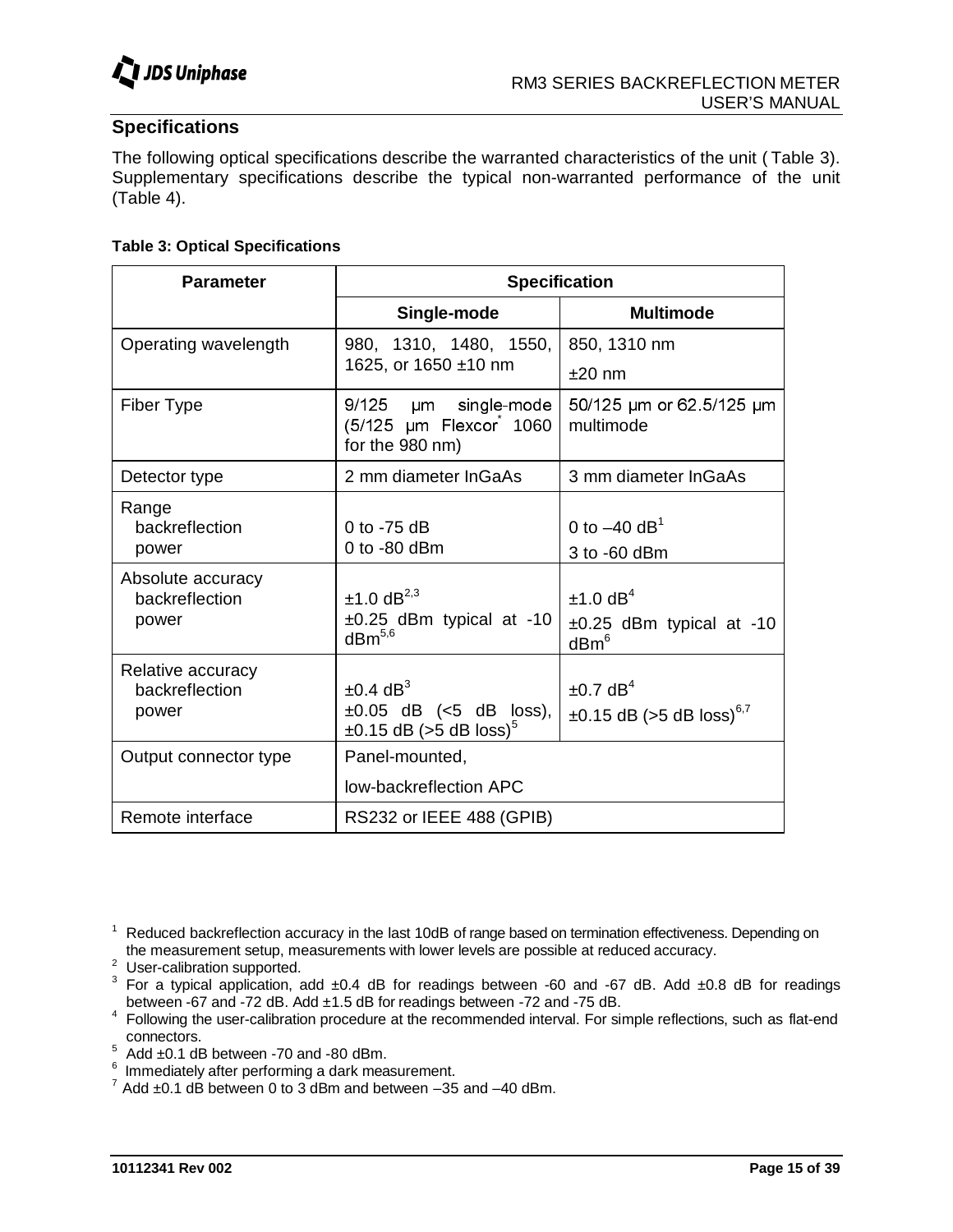

Flexcor is a trademark of Corning<sup>R</sup>.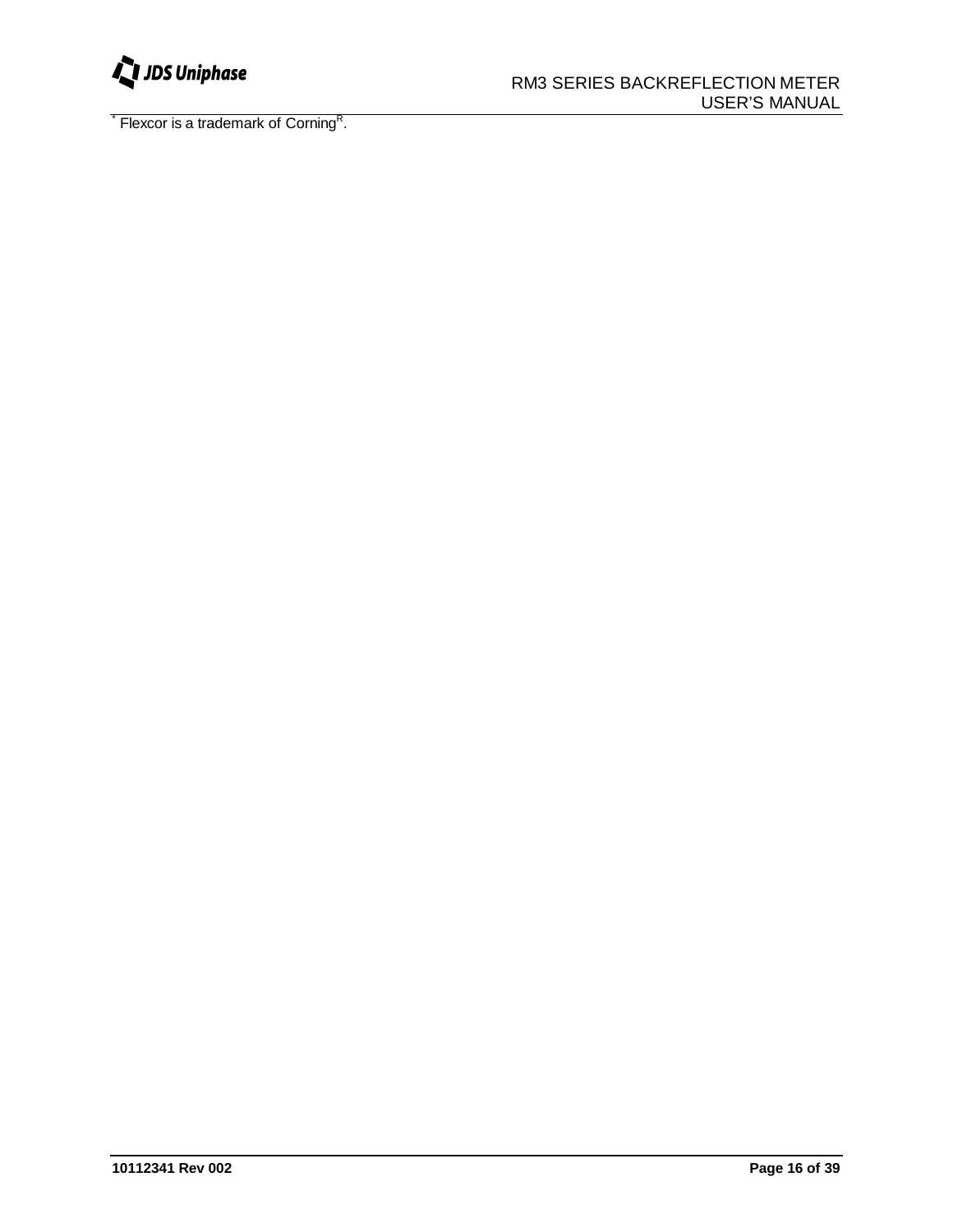### **Table 4: Other Specifications**

| <b>Electrical</b>      |                                |  |  |
|------------------------|--------------------------------|--|--|
| Input voltage          | 100 to 240 V AC, 50 to 60 Hz   |  |  |
| Power consumption      | 25 VA maximum                  |  |  |
| <b>Physical</b>        |                                |  |  |
| <b>Display</b>         | 16-character LCD               |  |  |
| Dimensions (W x H x D) | 26 x 11 x 26 cm                |  |  |
| Weight                 | 4 kg                           |  |  |
| <b>Environmental</b>   |                                |  |  |
| Operating temperature  | 0 to 40 $^{\circ}$ C           |  |  |
| Storage temperature    | -40 to 70 $\degree$ C          |  |  |
| Humidity               | maximum 95% RH from 0 to 40 °C |  |  |
| Equipment positioning  | transportable                  |  |  |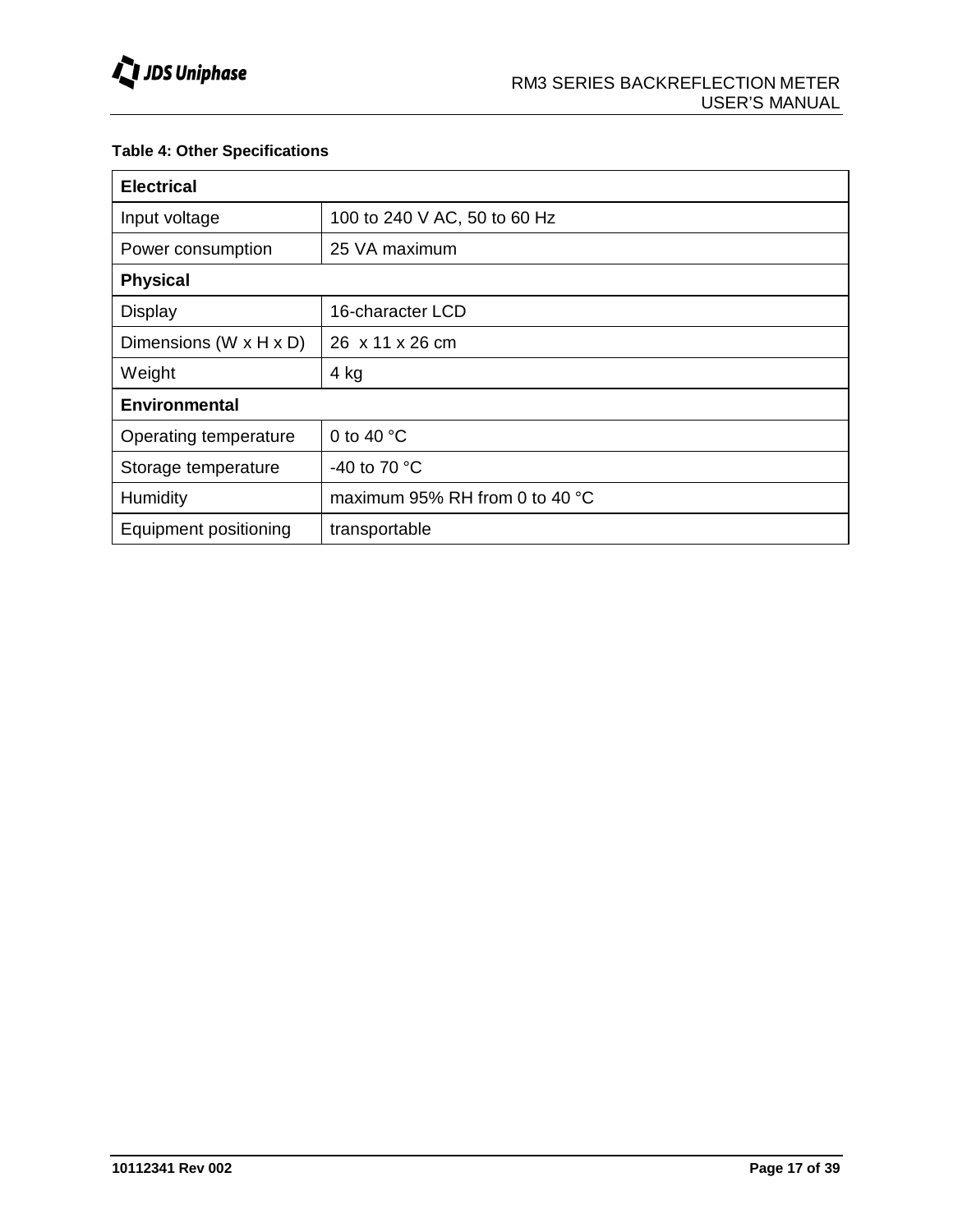

# **Getting Started**

The RM3 Series Backreflection Meter consists of the meter, an AC power cord, two jumpers, and a foot pedal.

### **Before Initializing and Operating the Unit**

 $\boxtimes$  Inspect the unit for any signs of damage.

- $\boxtimes$  Read the user's manual thoroughly, and become familiar with all safety symbols and instructions to ensure that the unit is operated and maintained safely.
- $\boxtimes$  If the unit is used in a manner not specified by JDS Uniphase, the protection provided by the unit may be impaired.

### **Initial Inspection**



**Warning**

To avoid electrical shock, do not initialize or operate the unit if it bears any sign of damage to any portion of its exterior surface, such as the outer cover or panels.

Check that the unit and contents are complete:

- 1. Inspect the shipping container for any indication of excessive shock to the contents, and inspect the contents to ensure that the shipment is complete.
- 2. Inspect the unit for structural damage that can have occurred during shipping.
- 3. Connect the unit to the power source using the power cord provided.
- 4. Set the power switch to **ON** to initialize the RM meter, and observe the power-up sequence. The model number of the meter is displayed. Internal measurements of  $P_{in}$  and P<sub>dark</sub> are made. The message "Stabilizing" is displayed as the light source stabilizes. The backreflection value (BR) of the front panel connector is measured and displayed.
- 5. Set the power switch to **OFF** and disconnect the RM meter.
- 6. Connect the foot pedal to the Log port at the back of the meter if you intend to send data from the meter to a computer or printer.
- 7. Keep the packaging.

Immediately inform JDS Uniphase and, if necessary, the carrier if the contents of the shipment are incomplete, if the unit or any of its components are damaged or defective, or if the unit does not pass the initial inspection.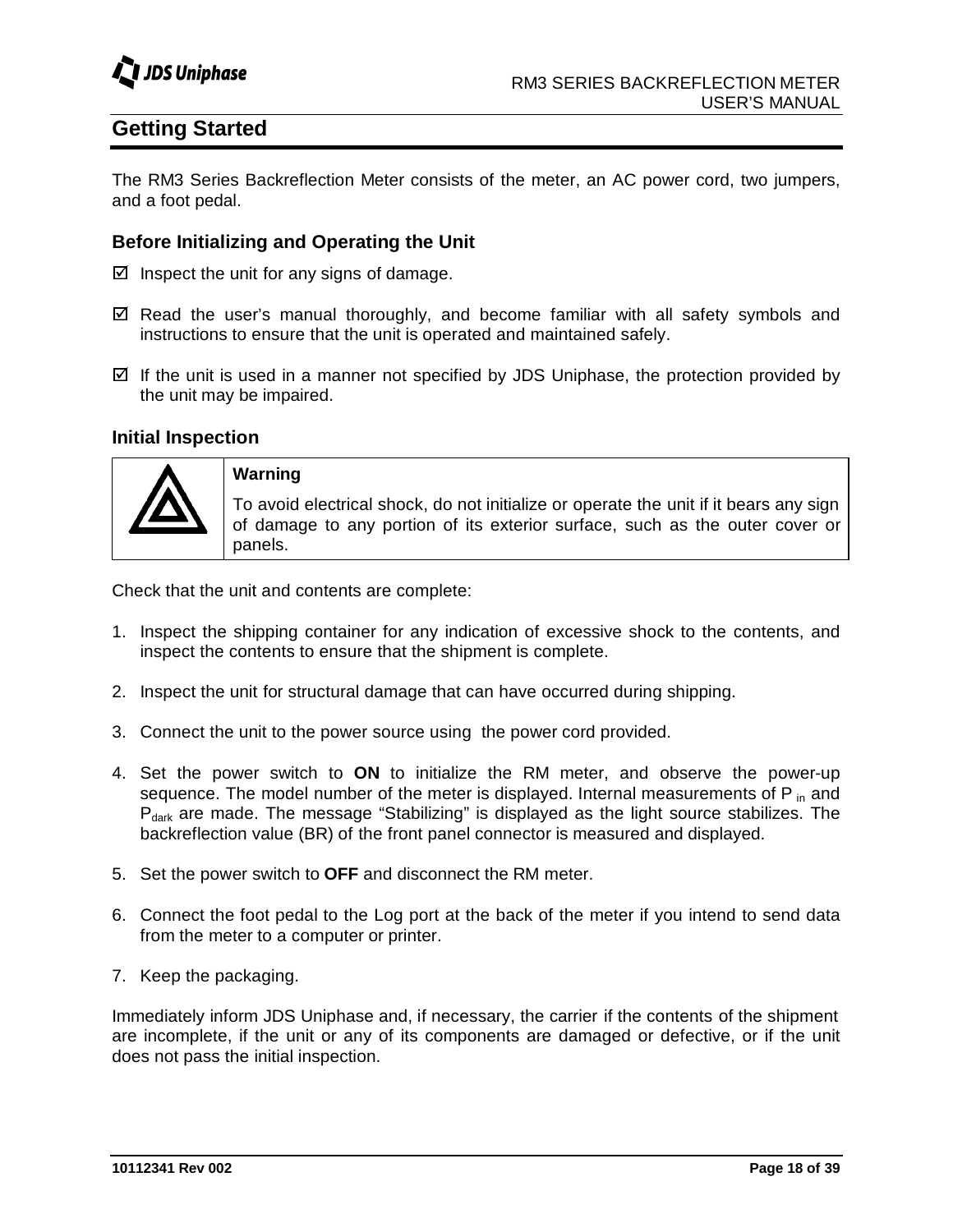

### **Operating Environment**

In order for the unit to meet the warranted specifications, the operating environment must meet the following conditions for altitude, temperature, humidity, and voltage.

### **Altitude**

The unit can be operated at an altitude up to 2000m.

### **Temperature**

The unit can be operated in the temperature range of 0 to 40 °C.

### **Humidity**

The unit can be operated in environments with up to 95% humidity (0 to 40  $^{\circ}$ C). Do not expose it to any environmental conditions or changes to environmental conditions that can cause condensation to form inside the unit.

### **Voltage**

The main supply voltage fluctuations are not exceeding  $\pm 10\%$  of the nominal voltage.



### **Warning**

- Do not use the unit outdoors.
- To prevent potential fire or shock hazard, do not expose the unit to any source of excessive moisture.

### **Storing and Shipping**

To maintain optimum operating reliability, do not store the unit in locations where the temperature falls below -40 °C or rises above 70 °C. Avoid any environmental condition that can result in internal condensation. Ensure that these temperature and humidity requirements can also be met whenever the unit is shipped.

### **Claims and Repackaging**

Immediately inform JDS Uniphase and, if necessary, the carrier, if

- The contents of the shipment are incomplete
- The unit or any of its components are damaged or defective
- The unit does not pass the initial inspection

In the event of carrier responsibility, JDS Uniphase will allow for the repair or replacement of the unit while a claim against the carrier is being processed.

### **Returning Shipments to JDS Uniphase**

JDS Uniphase only accepts returns for which an approved Return Material Authorization (RMA) has been issued by JDS Uniphase sales personnel. This number must be obtained prior to shipping any material to JDS Uniphase. The owner's name and address, the model number and full serial number of the unit, the RMA number, the original JDSU sales order number, the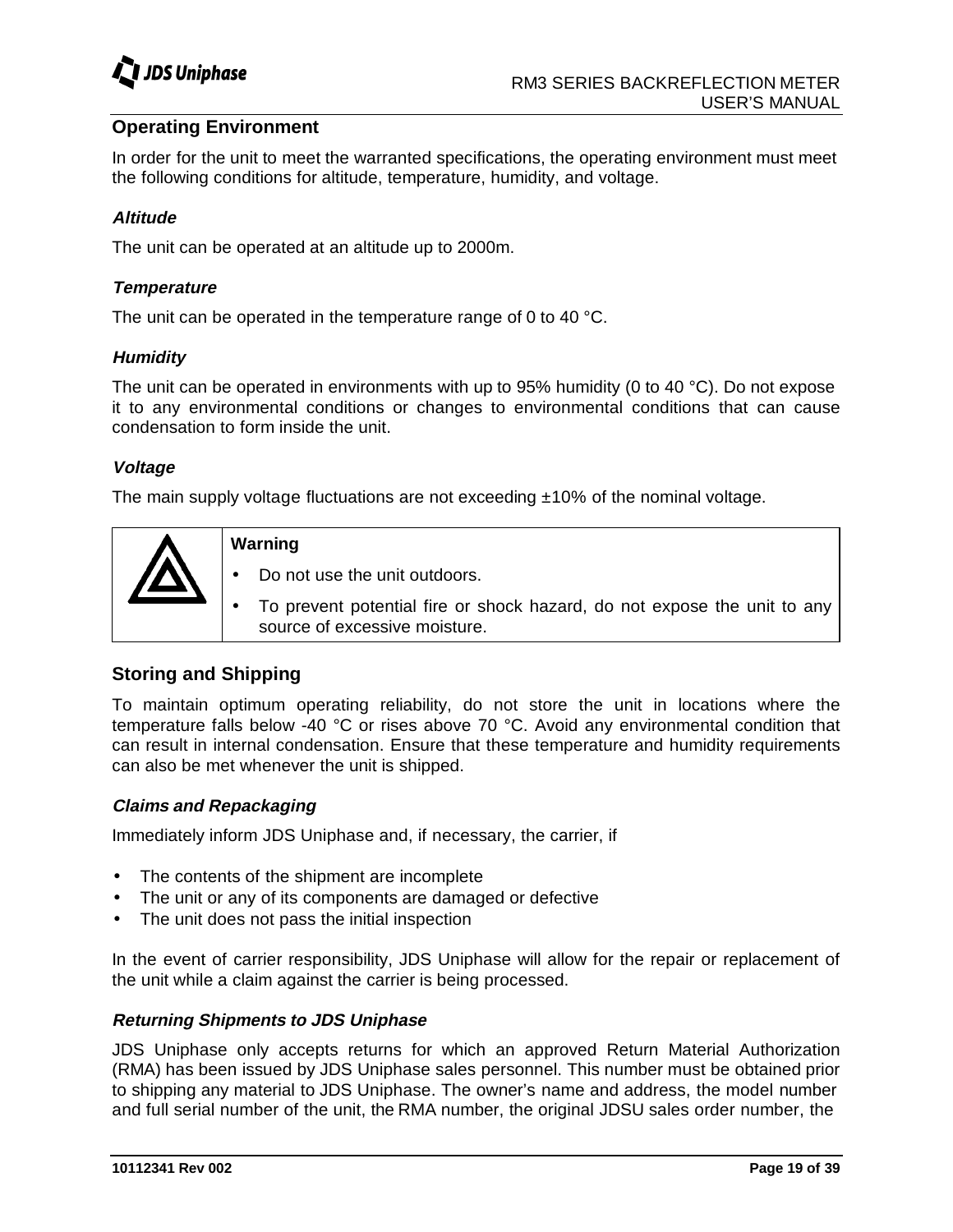

invoice number, and an itemized statement of claimed defects must be included with the return material.

Ship return material in the original shipping container and packing material. If these are not available, packaging guidelines are as follows:

- 1. Cover the front panel with foam to prevent damage.
- 2. Wrap the unit in anti-static packaging. Use anti-static connector covers.
- 3. Pack the unit in a reliable shipping container.
- 4. Use enough shock-absorbing material (10 to 15 cm) to cushion the unit and prevent it from moving inside the container. Pink poly anti-static foam is the best material.
- 5. Seal the shipping container securely.
- 6. Clearly mark FRAGILE on its surface.
- 7. Always provide the model and serial number of the unit and, if necessary, the RMA number on any accompanying documentation.
- 8. In order to ship the unit please contact the JDS RMA department at 613-727-1303.

### **Cleaning Connectors**

| <b>Caution</b>                                                                                         |  |  |
|--------------------------------------------------------------------------------------------------------|--|--|
| Connecting damaged or dirty fibers to the unit can damage the connectors<br>on the unit.               |  |  |
| Never force an optical connector. Some connectors have a ceramic ferrule<br>that can easily be broken. |  |  |

Optical cable ends need to be cleaned before using them with the unit.

The following items are required for cleaning:

- Filtered compressed air or dusting gas (for example, Tech Spray Envi-Ro-Tech Duster 1671 gas, available from http://www.techspray.com)
- $\bullet$  Lint-free pipe cleaners (for example, from  $3M<sup>1</sup>$ ) or lint-free swab
- Lint-free towels (for example, 10 x 10 cm or 4 x 4 in HydroSorb III wipers, available from http://www.focenter.com)
- Optical grade isopropyl alcohol or optical grade 200° ethanol (do not use rubbing alcohol, which contains 30% water)

To clean the connectors:

 $^1$  3M is a trademark of 3M.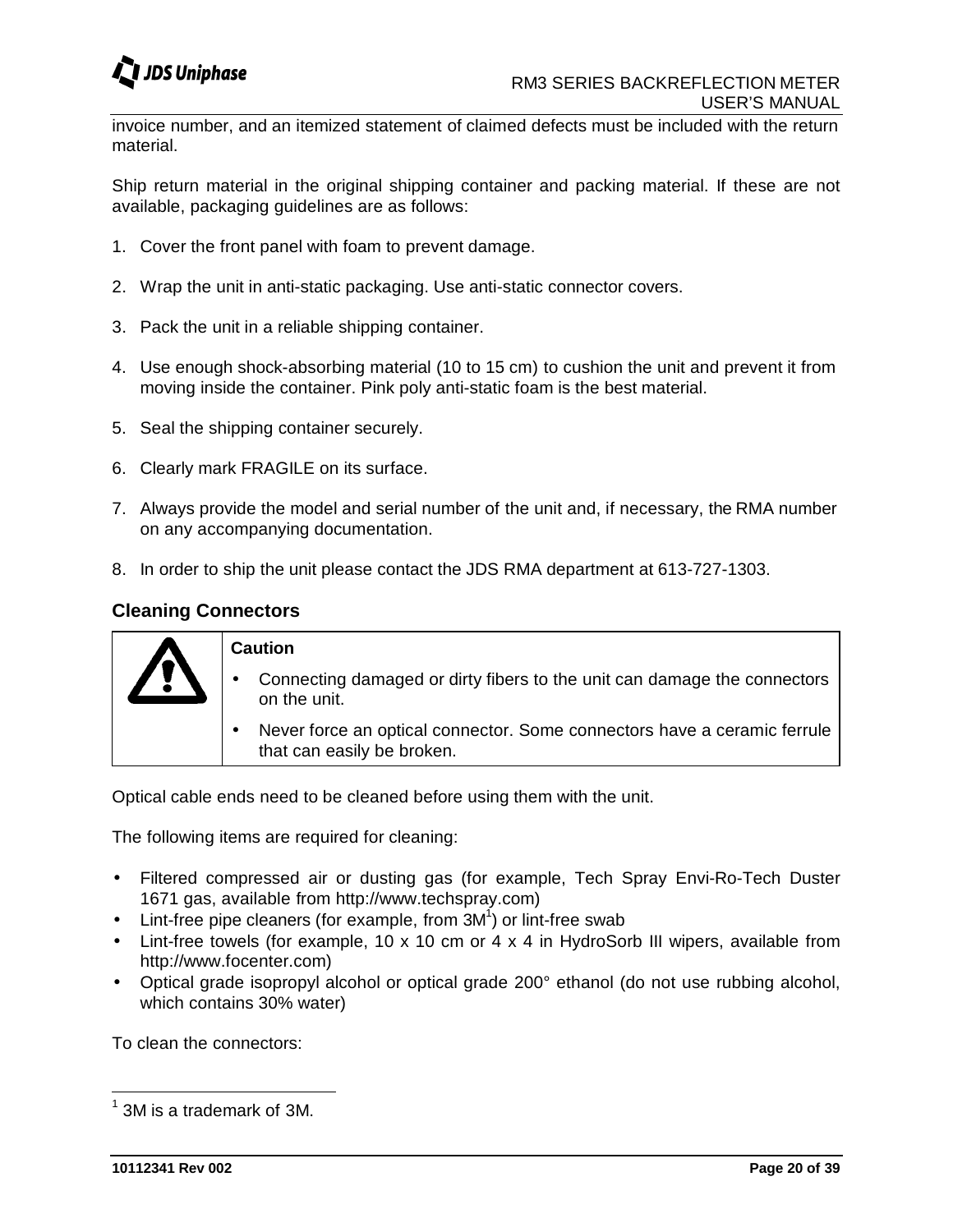

1. Blow the sleeve with filtered compressed air (Figure 2).



**Figure 2: Connector Cleaning (connector type can vary)**

- 2. Apply optical grade isopropyl alcohol or optical grade ethanol (do not use rubbing alcohol) to a small area of a lint-free towel and rub the end of the ferrule over the wet area.
- 3. Wipe the ferrule on a dry area of the lint-free towel.
- 4. Using the dusting gas or compressed air, blow the end of the ferrule.
- 5. Apply the alcohol or ethanol to a lint-free pipe cleaner or swab and wipe off the remaining parts of the connector.
- 6. With the other end of the pipe cleaner or swab, dry the areas cleaned.
- 7. Using the dusting gas or compressed air, blow the areas cleaned.

### **Powering Up the Meter**

To power up the meter:

- 1. Connect the meter to an AC power source using the power cord provided.
- 2. Set the power switch to **ON** to initialize the RM meter, and observe the power-up sequence: The model number of the meter is displayed. Internal measurements of  $P_{in}$  and  $P_{dark}$  are made. The message "Stabilizing" is displayed as the light source stabilizes. The backreflection value (BR) of the front panel connector is measured and displayed.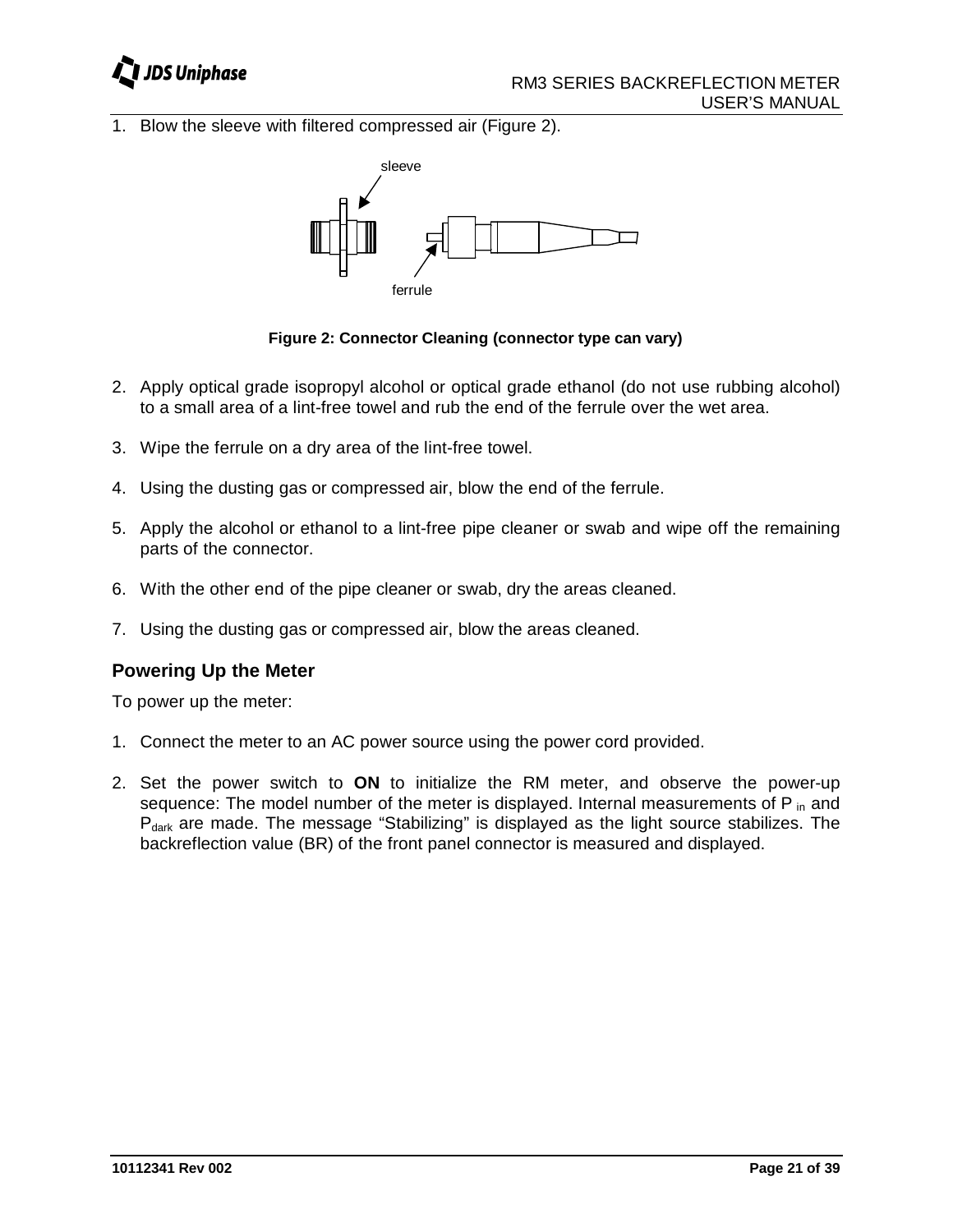

# **Operating and Maintenance Instructions**

### **Front Panel**

The front of the meter (model RM3750) is shown in Figure 3 and described inTable 5. Not all RM3 Series meters are exactly as shown.



#### **Figure 3: Front of the Meter**

| <b>Key/LED</b> | <b>Description</b>                                                                                  |
|----------------|-----------------------------------------------------------------------------------------------------|
| ON / OFF       | Power on ON / OFF switch.                                                                           |
| <b>BR</b>      | Sets the meter to Backreflection measurement mode.                                                  |
| STORE $BR0$    | Stores the $BR_0$ value used in backreflection measurements and toggles<br>the key lamp on and off. |
| <b>POWER</b>   | Sets the meter to Power and Relative Power measurement modes.                                       |
| STORE $I_D$    | Stores the $ID$ value used in dark measurements.                                                    |
| λ              | Selects one of the two laser sources.                                                               |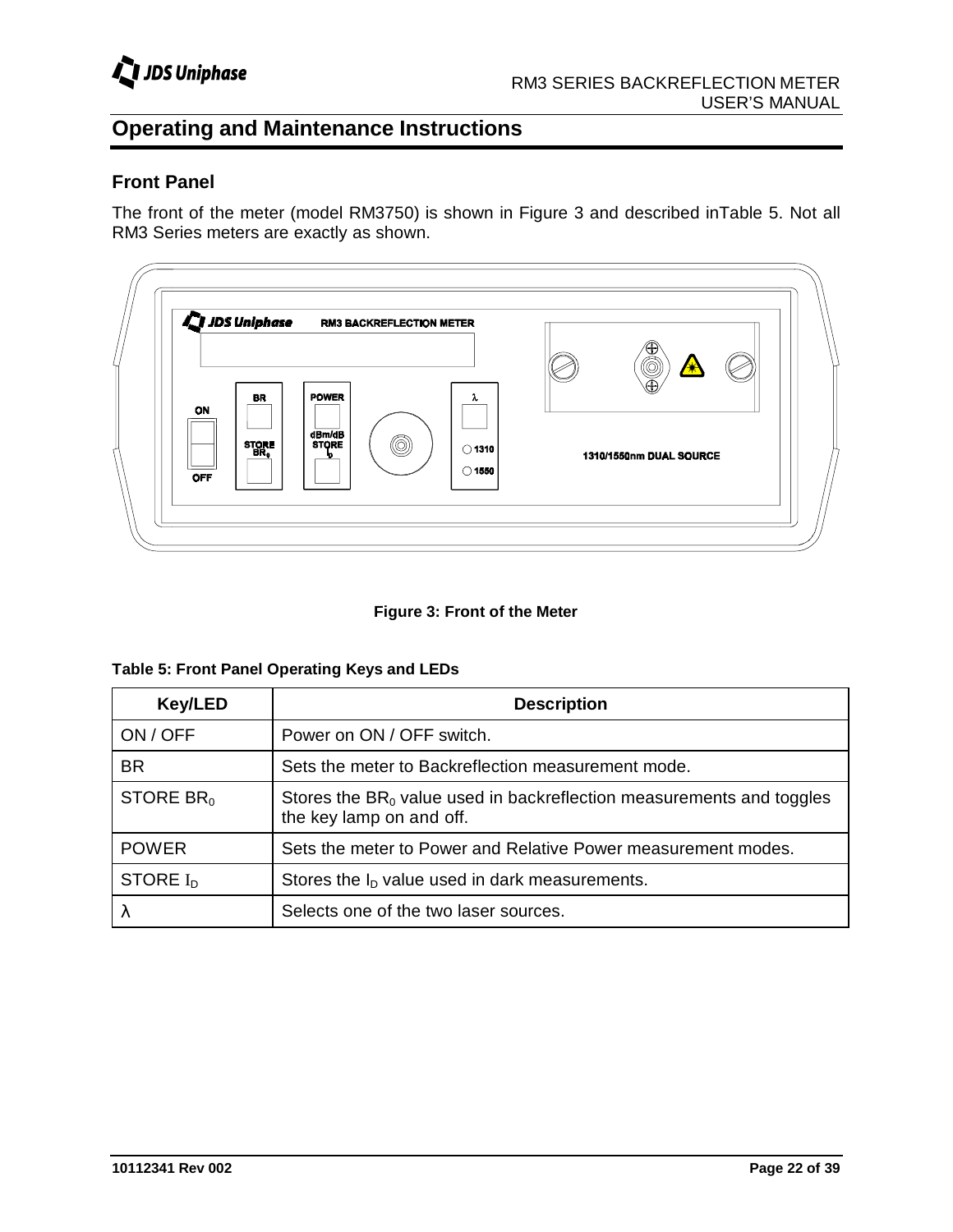

### **Rear Panel**

The back of the meter (Figure 4) can vary with the model.



**Figure 4: Back of the Meter**

The components on the rear panel are described in Table 6.

#### **Table 6: Rear Panel Components**

| <b>Component</b> | <b>Function</b>                                         |
|------------------|---------------------------------------------------------|
| CAL              | Access to the User CAL value, for calibration purposes. |
| <b>LOG</b>       | Foot pedal jack for data logging.                       |
| <b>RS232C</b>    | RS232 serial interface port.                            |

### **Termination Techniques**

Termination is a technique used to block all backreflections beyond a certain point in a network of components. In all measurement testing, two terminations must be made: the first (for measuring  $BR_0$ ) is made before the DUT, for example, on the RM meter side; the second (for measuring  $BR_{tot}$ ) is made after the DUT. Both termination points need to be made as close as possible to the DUT to minimize the errors associated with Rayleigh backscattering in the fiber. The backreflection of all components and connections between these two points is included in the equation for calculating the backreflection value (BR) of the DUTs.

### **Termination Techniques for Single-mode Fiber (except 980 nm)**

Termination for single-mode (except 980nm) is performed by mandrel wrapping.

High-attenuation bends in the fiber (bends with a relatively small radius) remove all backreflection and can be made anywhere along the length of the cable. When measuring backreflection levels below -60 dB, low-attenuation bends (bends with a relatively large radius)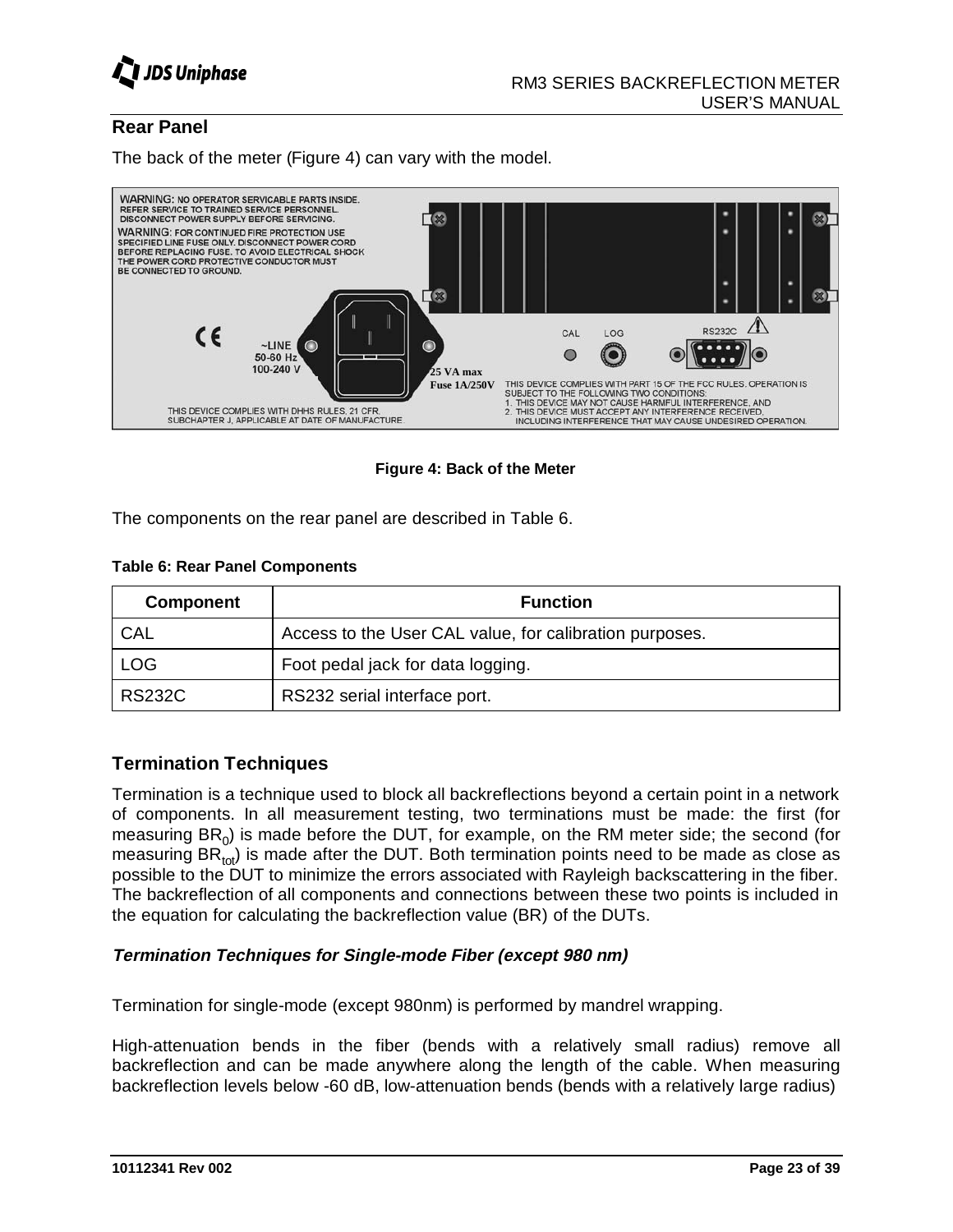

need to be made just before the high-attenuation bends in order to offset the small amount of reflection caused by the high-attenuation bends.

1. Using the size of rod specified in the Inspection Report (see the **Customized Features and Test Data** section), wind the cable around the rod until the reading displayed on the RM meter no longer changes (approximately six turns). The diameter of the rod must be suitable for the type of fiber connected to the output port jumper and for the wavelength in use. To minimize any memory of the bends in the cable jacket, do not pull on the cable while winding, and occasionally wind the cable in the opposite direction (figure 5a).



**Figure 5a: Terminating the Jumper for BR Measurement for Single-mode (except 980nm)**

2. The second termination is made after the DUT in order to obtain  $Br_{tot}$  (figure 6a).



**Figure 6a: Measuring Backreflection for Single-mode (except 980 nm)**

### **Termination Techniques for Single-mode (980 nm) and Multimode Fiber**

Termination is performed by using index-matching gel.

- 1. Apply index-matching gel directly to the fiber end (figure 5b).
- 2. After measuring BR<sub>0</sub>, clean the connector end in accordance with the **Cleaning Connectors** section.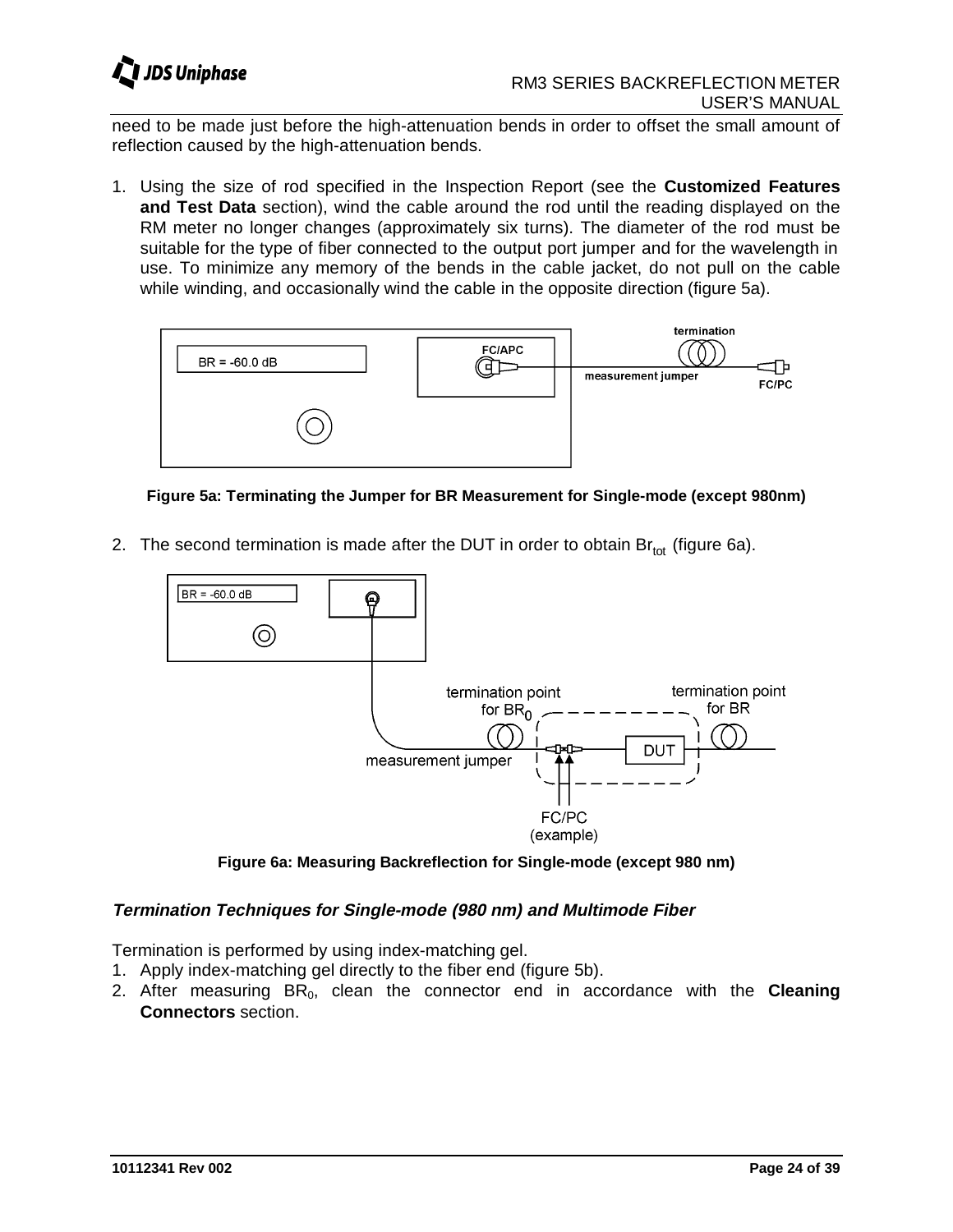



**Figure 5b: Terminating the Jumper for BR Measurement for Single-mode (980 nm only) and Multimode**

3. The second termination is made after the DUT in order to obtain  $\text{Br}_{tot}$  (figure 6b).



**Figure 6b: Measuring Backreflection for Single-mode (980 nm only) and Multimode**

### **Backreflection Measurements**

### **Setting Up the Meter for Backreflection Measurements**

To prepare the meter for backreflection measurements:

- 1. Ensure that the meter is powered off.
- 2. Set the power switch to **ON**, and allow the meter to stabilize.
- 3. Press the BR key to set the meter to Backreflection mode, which is displayed as BR on the meter.
- 4. Clean the output port on the front of the meter and the APC connector (green boot) of the measurement jumper, and connect this end of the jumper to the output port. Ensure that you are using the measurement jumper and not the calibration jumper, which is labeled as such. The output connector of the measurement jumper is user-selected and must be compatible with the input connector of the DUT.

For each wavelength at which measurements are to be made:

5. Press the  $\lambda$  key to select the required wavelength.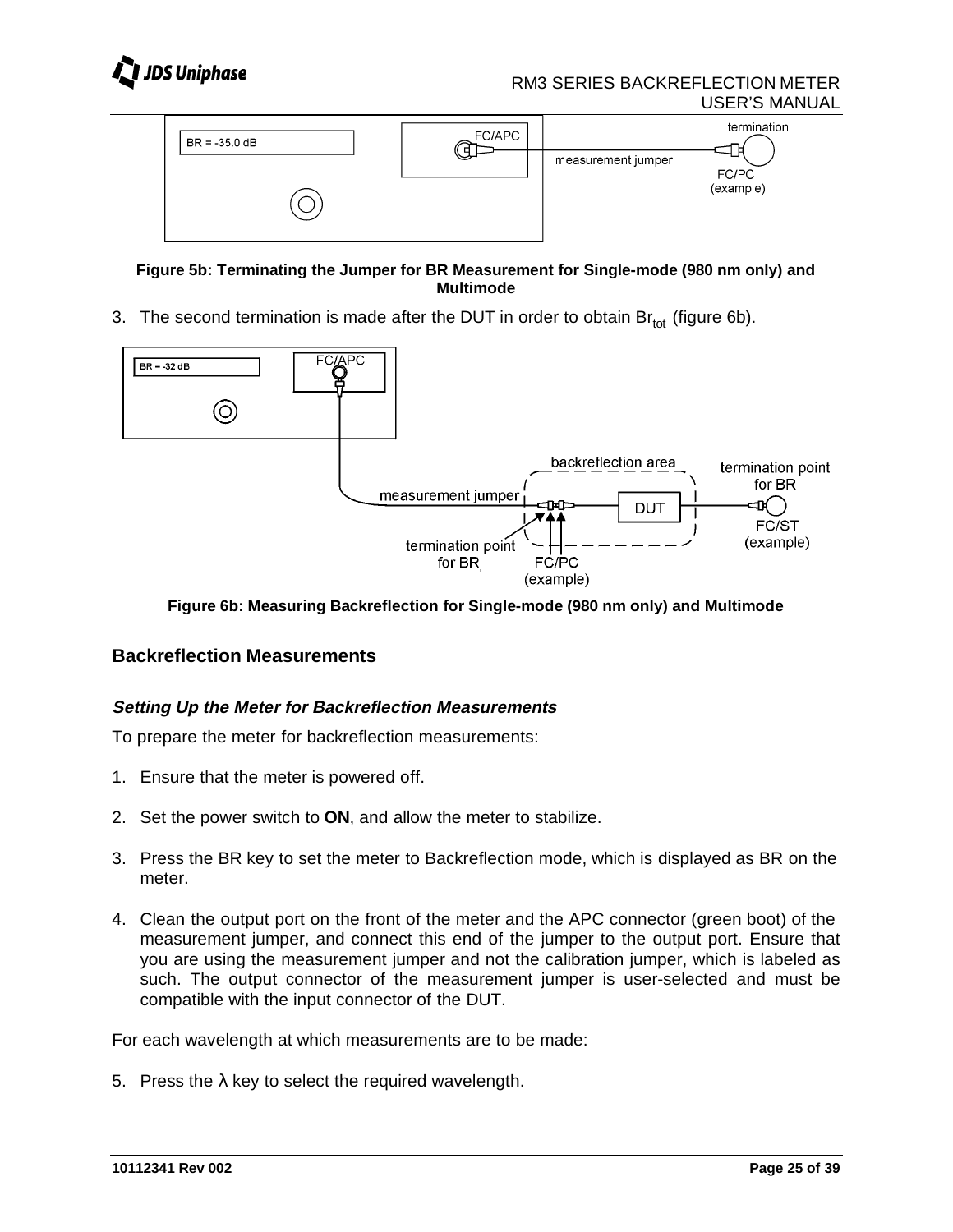

6. Terminate the measurement jumper just before the output connector, and hold the termination point steady (figure 5a for single-mode(except 980nm), and figure 5b for singlemode(980nm) and multimode).

#### **NOTE**

**The termination technique is different depending on the type of the RM Meter used : single-mode (except 980 nm), single-mode (980nm) or multimode.** Please refer to the **Termination Techniques** section above.

- 7. Press the Store  $BR_0$  key. The key lamp lights to indicate that the background backreflection has been stored. The  $BR<sub>0</sub>$  value is used in the calculation of the DUT backreflection at the selected wavelength.
- 8. Remove the termination.

### **Measuring Backreflection**

To measure backreflection and power from a unit after setting up the meter (see the **Setting Up the Meter for Backreflection Measurements** section):

- 1. Clean the output connector of the measurement jumper and the input connector of the DUT, and mate the two.
- 2. Press the  $\lambda$  key to select the wavelength at which the measurement is to be made.
- 3. Terminate the measurement jumper immediately after the DUT, and hold the termination point steady. The meter displays the backreflection between the two termination points that is caused by the fiber, all connections, and the DUT. This area is shown within the dashed line in Figure 6a for single-mode (except 980nm), and in Figure 6b for single-mode (980nm) and multimode.
- 4. If necessary, terminate the fiber for  $BR_0$  again just before the DUT to eliminate the backreflection caused by the fiber and all connections before the DUT.
- 5. Press the Store  $BR_0$  key. The key lamp lights to indicate that the function is on.
- 6. If the backreflection setup has been done previously (BR<sub>0</sub> light is on), press the BR<sub>0</sub> button to delete the currently stored  $BR_0$  value. The  $BR_0$  light turns off.
- 7. Press  $\lambda$  and repeat step 6 to delete the stored BR<sub>0</sub> value for another wavelength.
- 8. Release the termination. The meter now displays the backreflection of the DUT only.
- 9. If a measurement is to be made at a second wavelength, repeat steps 1 through 8.

The small amount of reflections that  $BR_0$  represents can be polarization sensitive, and multiple reflections can cause interference effects that can make the reflections very sensitive to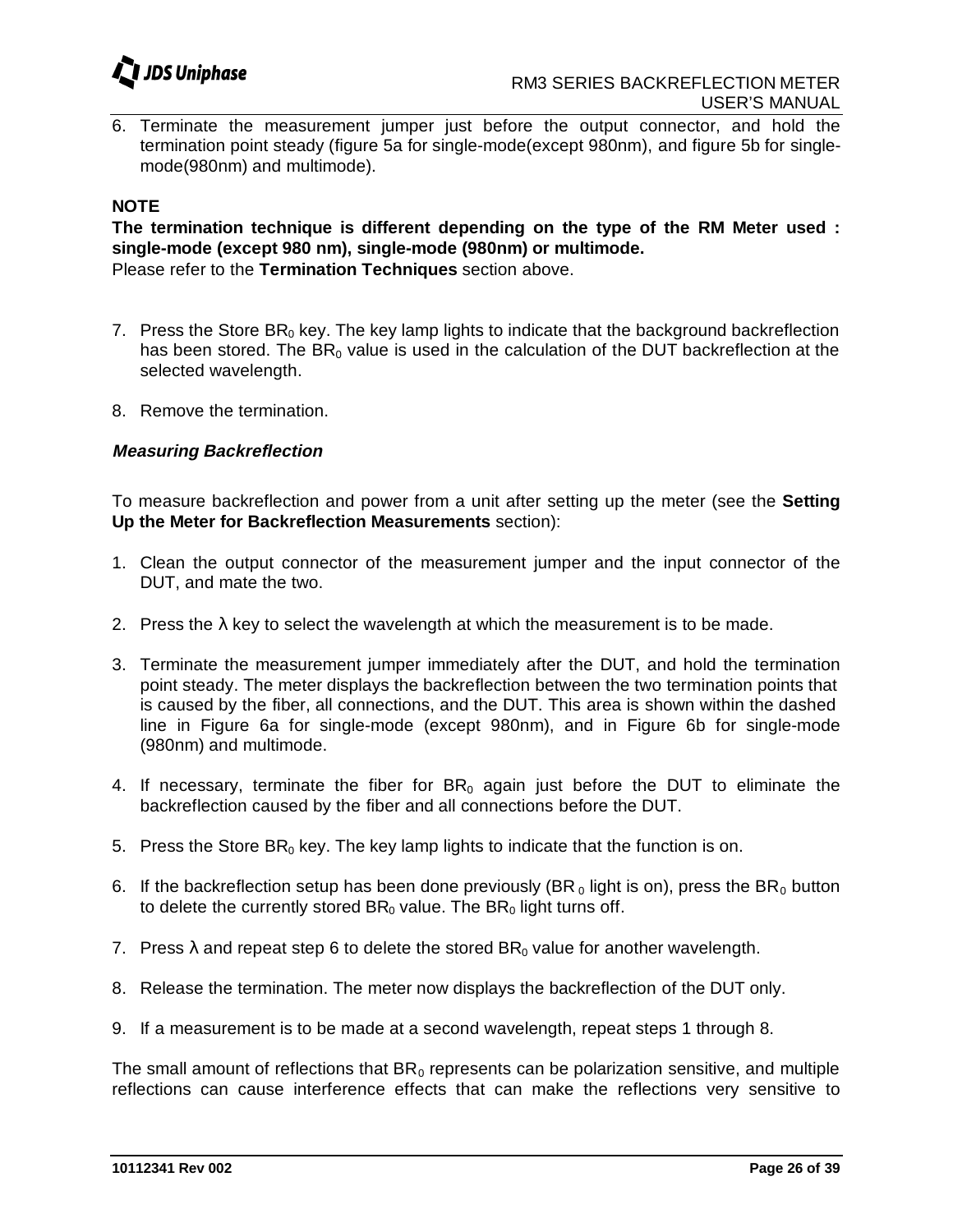

temperature. To ensure accurate backreflection measurements below -65 dB (-25 dB for multimode):

1. Perform the  $BR_0$  measurement at least once per shift.

The measured backreflection is affected by losses that can occur between the meter and the DUT. To compensate for these losses, measure the total amount of loss between the output of the measurement hybrid jumper and the input of the DUT (see the **Loss and Power Measurements** section). Double this value and add it to the backreflection value displayed on the meter. In the following example, the total loss between the meter and the DUT is 2.0 dB, and the displayed backreflection is -29 dB:

 $BR = -29$  dB + (2 x 2.0 dB) =  $-25$  dB

### **Backreflection Accuracy and Range**

The absolute accuracy of backreflection measurements made with the meter is dependent on the level of backreflection to be measured.

The backreflection measurement range is restricted by the  $BR<sub>0</sub>$  level. The meter can measure backreflection levels 15 dB below  $BR_0$  to a maximum of -75 dB (-40dB for multimode). For example, if  $BR<sub>0</sub>$  is -40 dB, the minimum backreflection of the DUT that can be measured is -55 dB.

An asterisk (\*) is displayed near the range limit (last 5 dB of range if using  $BR_0$ , below -60 dB otherwise) to indicate that the setup and measurement procedures described in the previous two sections must be followed carefully to ensure accurate results.

Absolute accuracy specifications are dependent upon the accuracy of the RM meter calibration, so a calibration check needs to be performed periodically (see the **Calibrating the Meter** section).

### **Loss and Power Measurements**

### **Setting Up the Meter for Loss and Power Measurements**

To prepare the meter for loss and power measurements:

- 1. Ensure that the RM meter is powered off.
- 2. Set the power switch to **ON**, and allow the RM meter to stabilize.
- 3. Clean the output port on the front of the meter and the FC/APC connector (green boot) of the measurement jumper, and connect this end of the jumper to the output port. Ensure that you are using the measurement jumper and not the calibration jumper, which is labeled as such.

For each wavelength at which measurements are to be made:

4. Press the  $\lambda$  key to select the required wavelength.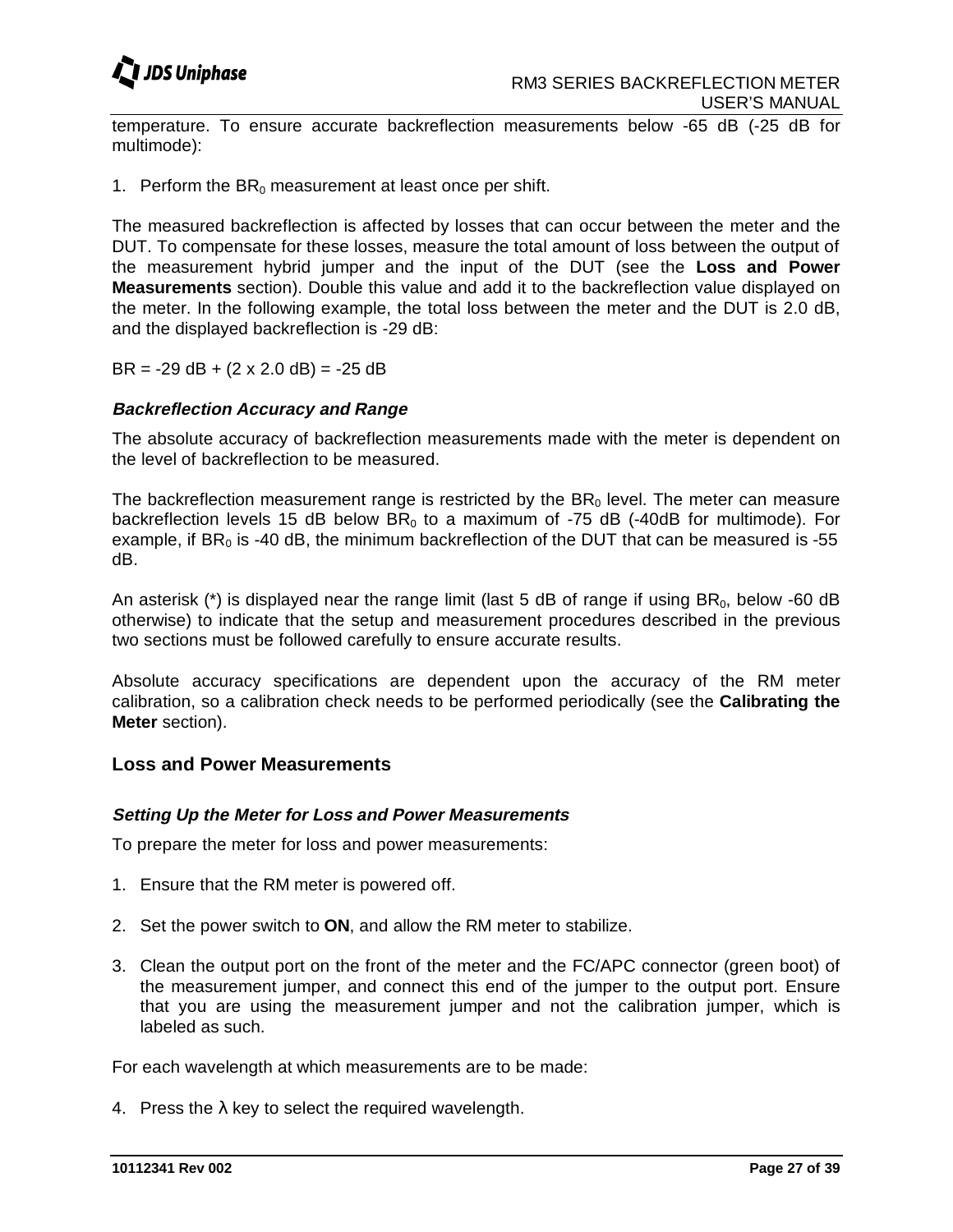- 5. Attach the appropriate detector adapter to the detector on the front of the meter.
- 6. Connect the output connector of the measurement jumper to the detector adapter. This end of the measurement jumper is user-selected and must be compatible with the input connector of the DUT.
- 7. Press the Power key to set the meter to Power mode. When in Power mode, the meter displays P at the beginning of the reading, and no "rel" is displayed, for example,  $P = -9$ dBm.
- 8. Press and hold the Power key until the display on the meter clears.
- 9. Release the Power key. The display reads 0.00 dB, and the loss of the measurement jumper is subtracted from the DUT loss or power measurements to be made (Figure 7).



**Figure 7: Loss and Power Measurements**

For loss and power measurements below -50 dBm:

- 10. Ensure that the detector is covered, for example, that the detector cap is on or the output connector is connected to the detector. This dark measurement current is subtracted from future loss and power measurements.
- 11. Press the Store  $I_D$  key. The key lamp lights to indicate that the user-stored value of  $I_D$  (the dark signal from extraneous sources) is used to calculate the DUT loss or power. If the detector is not sufficiently covered, the message "Too Much Light" is displayed. If the  $I_D$ value is not stored before a measurement is made, the last value stored is used.

### **Measuring Power**

In Power mode, absolute power measurements are displayed in dBm. To make a power measurement of a DUT after performing the setup steps in the **Setting Up the Meter for Loss and Power Measurements** section:

- 1. Press the Power key to set the meter to Power mode.
- 2. Press the  $\lambda$  key to select the wavelength at which the measurement is to be done.
- 3. Clean the output connector of the measurement jumper and the input connector of the DUT, and connect the two connectors.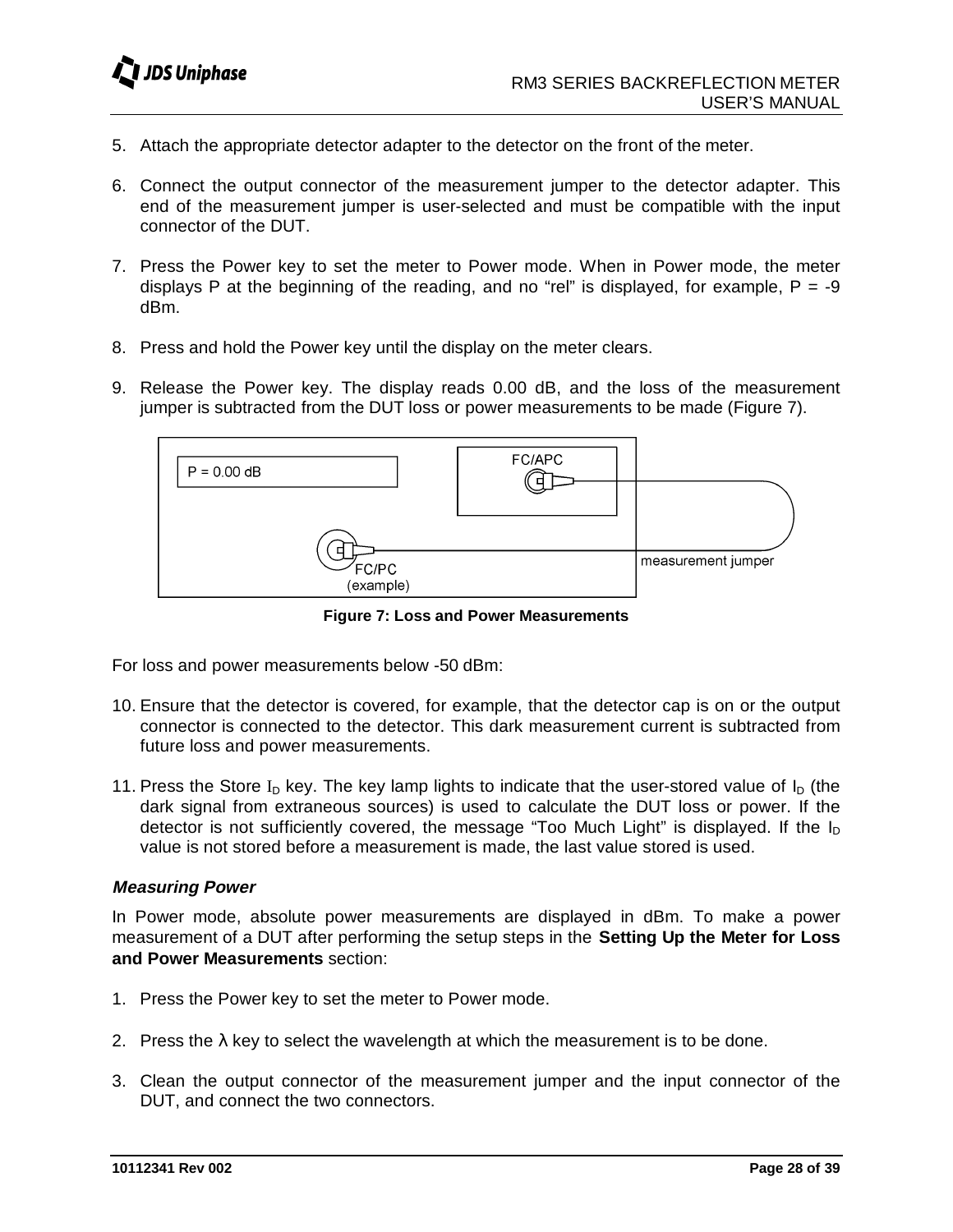- 4. Connect the output connector of the DUT to the detector on the front of the meter. The detector must be equipped with the appropriate detector adapter. The RM meter displays the DUT absolute power output (Figure 8).
- 5. If a measurement is to be made at a second wavelength, repeat steps 2 to 4.



**Figure 8: Measuring Absolute Power**

### **Measuring Relative Power (Insertion Loss)**

The value for relative power is the negative value of the insertion loss, for example -31 dB instead of 31 dB. Relative power is displayed by the meter in dB.

To make a relative power measurement of a DUT after performing the setup steps in the **Setting Up the Meter for Loss and Power Measurements** section:

- 1. Press the Power key to set the meter to Relative Power mode. In Relative Power mode, the meter displays P at the beginning of the reading and rel at the end, for example,  $P = -0.15$ dB rel.
- 2. Press the  $\lambda$  key to select the wavelength at which the measurement is to be made.
- 3. Clean the output connector of the measurement jumper and the input connector of the DUT, and connect the two connectors. Connect the output connector of the DUT to the detector on the front of the meter. The meter displays the loss due to the DUT (Figure 9).
- 4. Press the  $\lambda$  key to measure and display the loss at another wavelength.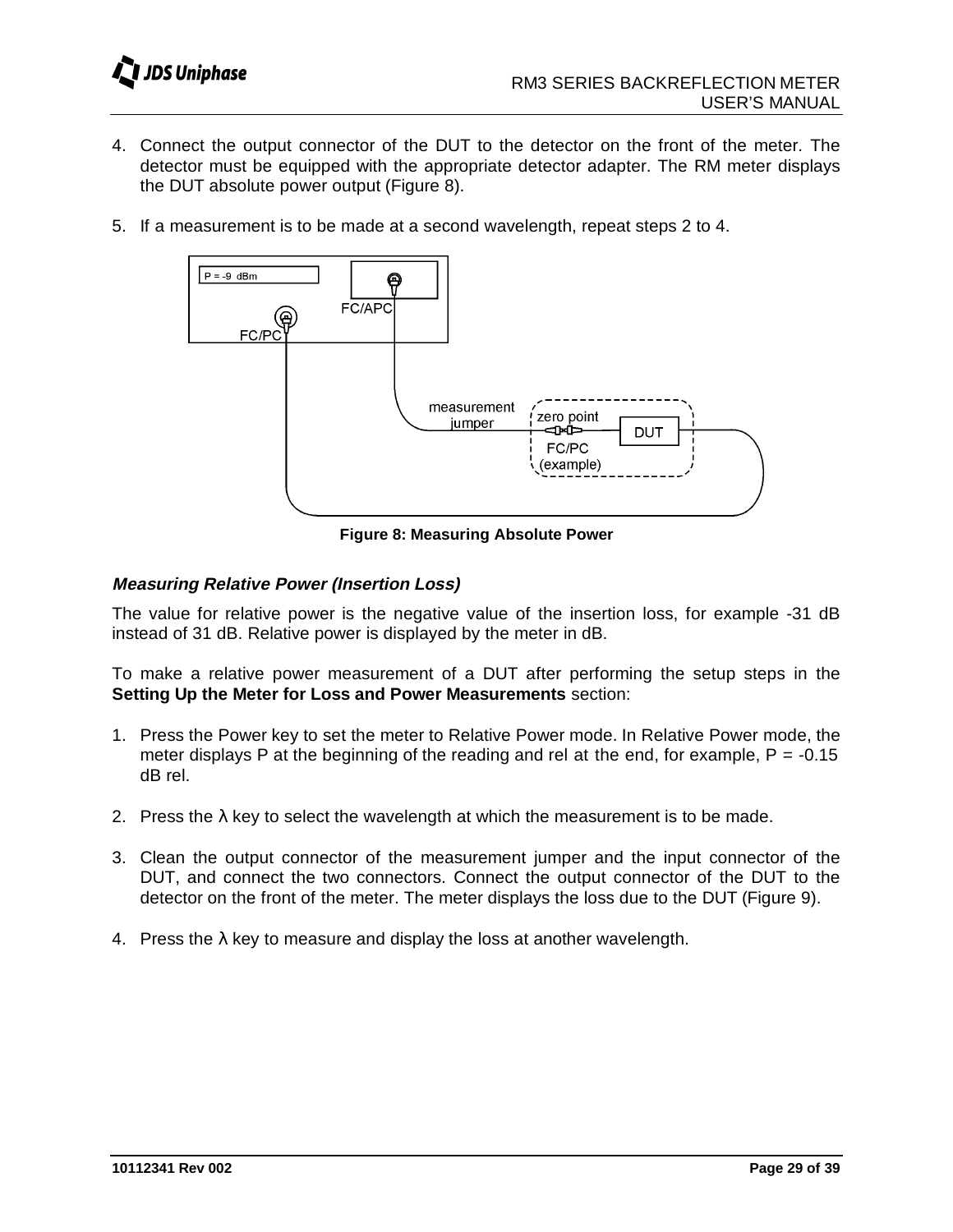



**Figure 9: Measuring Relative Power**

### **Power Accuracy**

The absolute accuracy of power measurements made with the RM meter is dependent on the power level to be measured. The RM meter does not measure power levels below -50 dBm unless the dark signal from extraneous sources  $(I_D)$  is stored.

To ensure accurate power measurements below -65 dBm, store  $I<sub>D</sub>$  frequently.

The value of  $I_D$  can change with temperature fluctuations.

### **Data Logging Using the Foot Pedal**

The RM meter is supplied with a foot pedal for convenient data logging to either a computer or printer. Data logging operates at a baud rate of 2400.

To use the foot pedal:

- 1. Ensure the computer or printer is connected to the RS232C or IEEE 488 (GPIB) port at the back of the meter.
- 2. If the foot pedal is not already operational, connect the foot pedal plug to the Log jack on the rear panel of the meter.
- 3. Press the foot pedal. The message "Log" appears on the right-hand side of the front-panel display, and the most recent measurements made are sent to the computer or printer through the RS232 serial or IEEE 488 (GPIB) port.

### **Messages and Symbols**

The messages and symbols displayed by the RM meter are described in Table 7.

### **Table 7: RM Meter Display Messages and Symbols**

| <b>Display</b> |  | <b>Description</b>                                                              |
|----------------|--|---------------------------------------------------------------------------------|
| RMXXXXB        |  | $VERY \cdot Y$ Displayed momentarily during the power-up sequence and indicates |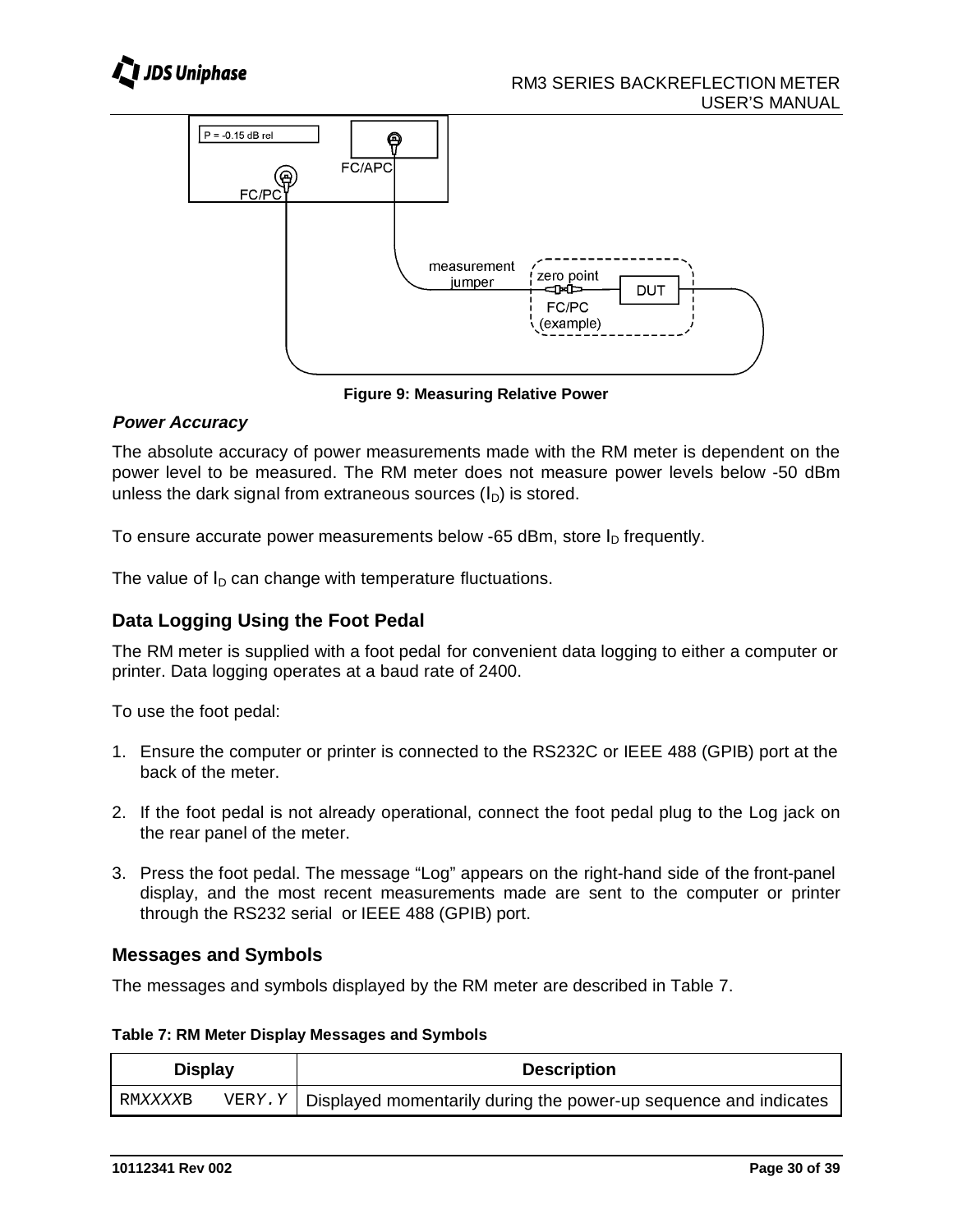

| <b>Display</b>           | <b>Description</b>                                                                                                          |  |
|--------------------------|-----------------------------------------------------------------------------------------------------------------------------|--|
|                          | the model number (XXXX) and the software version (Y.Y).                                                                     |  |
| STABILIZING              | Displayed momentarily during the power-up sequence as the initial<br>internal reference measurements are made.              |  |
| $BR = -XX$ . $XdB$       | Backreflection mode.                                                                                                        |  |
| $P = -XX$ . XXdBm        | Power mode.                                                                                                                 |  |
| $P = -XX$ . XXdB rel     | Relative Power mode.                                                                                                        |  |
| $^\star$                 | Displayed when the BR value is within the last 5 dB of range if using<br>$BR0$ , or from -60 to -75 dB if not using $BR0$ . |  |
| $\mathbf B$              | Low battery.                                                                                                                |  |
| $\overline{\phantom{0}}$ | P or BR is lower than the minimum value.                                                                                    |  |
| $\geq$                   | P is greater than the maximum value.                                                                                        |  |
| BRO STORED=-XX.X         | Displayed momentarily when the BR value (-XX.XdB) is being stored<br>as $BR0$ .                                             |  |
| ID STORED                | Displayed momentarily when measuring $I_{D}$ .                                                                              |  |
| TOO MUCH LIGHT           | Displayed momentarily if the $I_D$ value is too high.                                                                       |  |
| INPUT LOW                | Displayed momentarily when the laser power is too low.                                                                      |  |
| INPUT HIGH               | Displayed momentarily when the laser power is too high.                                                                     |  |
| SOURCE UNSTABLE          | Displayed momentarily when the laser power is unstable.                                                                     |  |
| 1.3 BR CAL= $X.X$        | Indicates the backreflection user calibration value at 1.3 $\mu$ m (1.3 $\mu$ m<br>is taken as an example).                 |  |
| $1.5$ BR CAL= $X.X$      | Indicates the backreflection user calibration value at 1.5 µm.                                                              |  |
| $1.3$ PW CAL= $X$ . XX   | Indicates the power user calibration value at 1.3 µm.                                                                       |  |
| $1.5$ PW CAL= $X$ . XX   | Indicates the power user calibration value at 1.5 µm.                                                                       |  |

### **Calibrating the Meter**



### **Caution**

Devices with malfunctioning lasers must be returned to the manufacturer for calibration.

Annual calibration of the meter by JDS Uniphase is recommended. This section outlines how to do periodic adjustments to ensure the accuracy of backreflection, loss, and power measurements. Use only the calibrated jumper for all calibration procedures.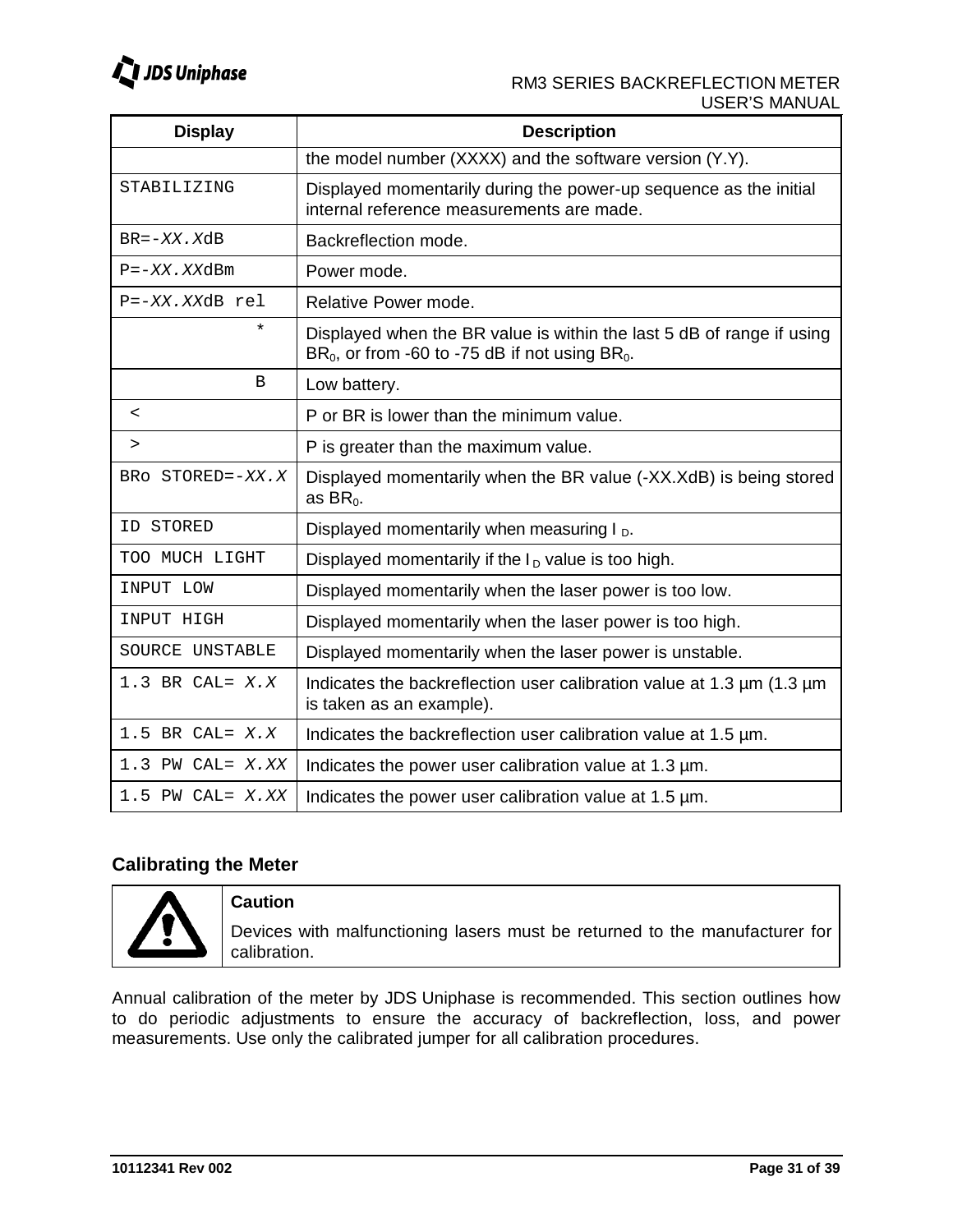

### **Backreflection Calibration Adjustment**

The RM meter has a factory-set backreflection calibration value (User CAL) that compensates for the typical loss resulting from a connection to the front-panel FC/APC connector. This value appears in the Inspection Report (see the **Customized Features and Test Data** section).

To perform a backreflection calibration adjustment:

- 1. Press the BR key to set the RM meter to Backreflection mode, which is displayed as BR on the meter.
- 2. Clean and connect the APC connector (green boot) of the calibrated jumper to the output port of the RM meter.
- 3. Press the  $\lambda$  key to select the wavelength at which the calibration check is to be performed. Choose either wavelength, as you will check both.
- 4. Clean the output connector of the calibrated jumper. The backreflection value is displayed.

The value displayed on the RM meter must match the reference value that appears in the inspection report and on the label of the calibrated jumper. If these values do not match, ensure that the FC/APC connector is properly connected to the RM meter, and clean all the connectors. If the values still do not match to within ±0.3 dB, adjust the value of User CAL. The CAL key is located on the rear panel of the RM meter.

To adjust the value of User CAL:

- 1. Use a screwdriver or an appropriately narrow object to press the CAL key on the back of the RM meter. The last User CAL value stored is displayed on the RM meter.
- 2. Press and hold the Store  $BR_0$  key to scroll to the required value in 0.1 dB increments.
- 3. Press the CAL key to store the User CAL value and return the RM meter to the backreflection measurement display.

Perform calibration adjustment for the second wavelength:

1. Repeat the calibration adjustment procedure for the second wavelength.

### **Power Calibration Adjustment**

To perform a power calibration adjustment:

- 1. Press the Power key to set the RM meter to Power mode. In Power mode, the meter displays P at the beginning of the reading, and the value displayed is not followed by "rel". An example is  $P = -9$  dBm.
- 2. Clean and connect the FC/APC connector (green boot) of the calibrated jumper to the output port of the meter.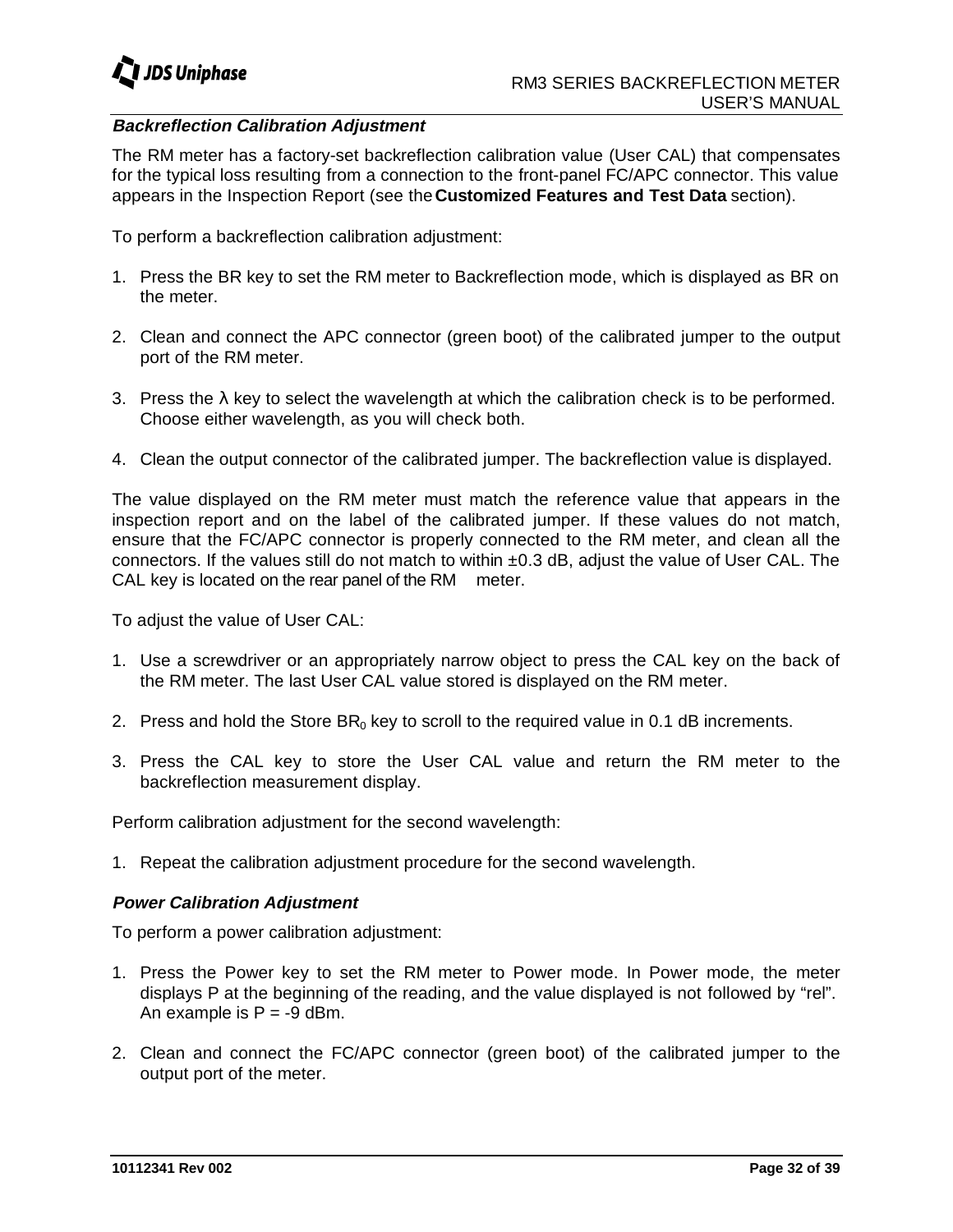

- 3. Press the  $\lambda$  key to select the wavelength at which the calibration check is to be performed. Choose either wavelength, as you will check both.
- 4. Measure the power from the output of the calibrated jumper, using a high-accuracy, calibrated power meter.
- 5. Clean the output connector of the calibrated jumper, and connect it to the detector on the front panel of the RM meter. The value displayed on the RM meter must match the value measured by the power meter to within  $\pm 0.3$  dBm.

If the values do not match to within ±0.3 dBm, adjust the value of User CAL:

- 1. Use a screwdriver or an appropriately narrow object to press CAL. The last User CAL value stored is displayed on the meter.
- 2. Press and hold the Store  $I<sub>D</sub>$  key to scroll to the required value in 0.01 dBm increments.
- 3. Press the CAL key to store the User CAL value, and return the meter to the power measurement display.
- 4. Repeat the calibration adjustment procedure (steps 1 to 3) for the second wavelength.

### **Maintaining the Meter**



#### **Caution**

Devices with malfunctioning lasers must be returned to the manufacturer for repair.

### **Cleaning the Unit**

- 1. Unplug the unit from the line power.
- 2. Clean the enclosure with a damp cloth.
- 3. DO NOT plug the unit back until it is completely dry.

### **Cleaning the Connector Ends**

Clean all connector ends with a lint-free tissue and alcohol before every mating. See the **Cleaning Connectors** section.

1. Loosen the retaining screws of the connector panel, and remove the panel carefully to access the internal connectors (Figure 10).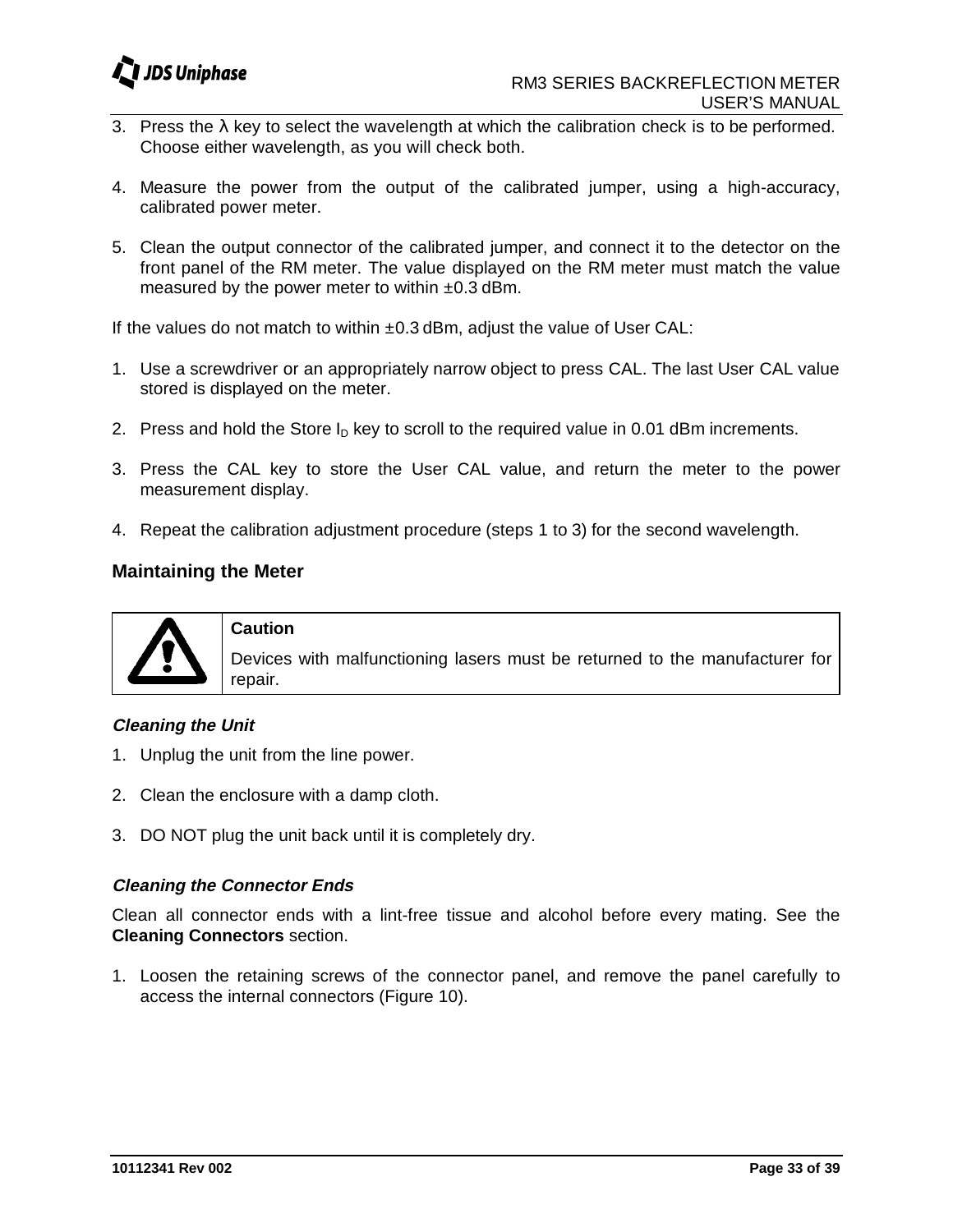



**Figure 10: Removing the Connector Panel**

- 2. Remove the connector from the mating sleeve in the panel.
- 3. Clean the connector endfaces and mating sleeve in accordance with the **Cleaning Connectors** section.
- 4. Reinstall the connector onto the panel.
- 5. Reinstall the connector panel. To avoid damaging the input and output port fibers, make one or two large loops in the fibers when replacing the panel.

### **Recharging the Battery**

The letter B is displayed on the RM meter when the battery power is low. To recharge the battery:

1. Connect the meter to the AC source.

The RM meter can be used while it is recharging.

### **Replacement of Internal Fuses**

The following fuses can be replaced by JDSU qualified technicians only:

- 1. Fuse F1 on battery protection circuit PCB, 250V, F2A.
- 2. Fuse on battwery cord, 250V, F 1 6/10 A

### **Troubleshooting**

If any problem described in this section persists, contact JDS Uniphase or your local representative.

Every backreflection measurement is affected by the loss before the DUT and by reflections before and after the DUT.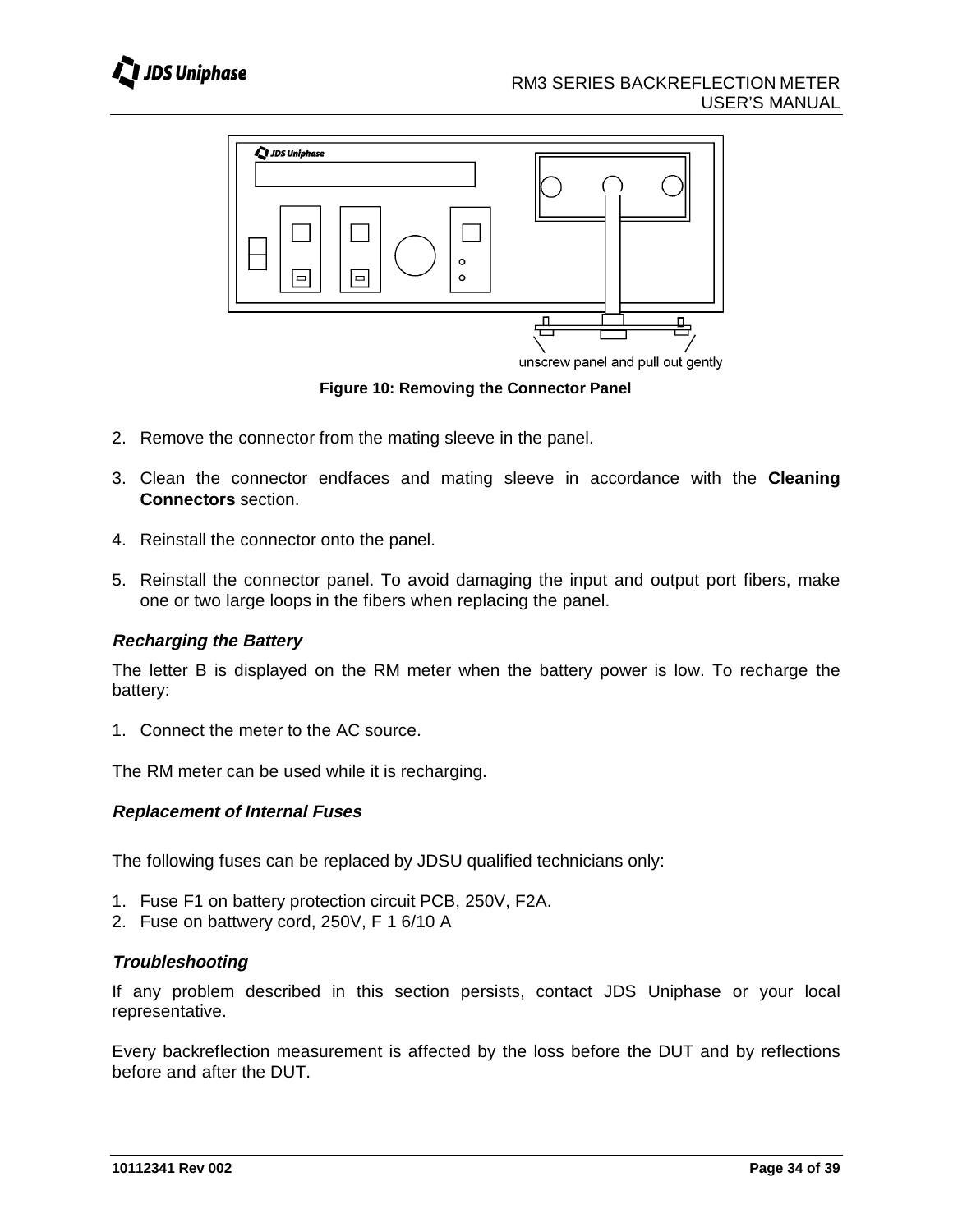

### **Loss Before the DUT**

When a DUT is connected to the RM meter, the loss from connectors before the DUT affects the backreflection reading. Because the light is going out from the RM meter and then returning, it goes through the connectors twice, so the effect of the loss is doubled. If the loss is close to 0.15 dB, its effect is compensated automatically by the meter. If the loss differs substantially from 0.15 dB, follow the measurement procedures described at the end of the **Measuring Backreflection** section.

### **Reflections Before the DUT**

When a device is connected to the RM meter, the reflections from the connectors affect the backreflection reading. The front panel FC/PC connections must have backreflection levels lower than -45 dB for single mode (-25 dB for multi mode), and FC/APC connections must have backreflection levels lower than -60 dB for single mode (-40 dB for multi mode). To ensure that the RM meter automatically compensates for this backreflection, follow the setup procedure described in the **Setting Up the Meter for Backreflection Measurements** section, and ensure that the backreflections do not change from the time of the setup.

### **Reflections After the DUT**

When making a backreflection measurement, the fiber after the DUT must be terminated to eliminate the reflections from the end of the fiber (see the **Termination Techniques** section). For greatest accuracy when making very low backreflection measurements, terminate near the DUT to eliminate reflections from the fiber itself.

### **Front Panel Connectors**

Follow the maintenance procedure described in the **Maintaining the Meter** section, to ensure that the internal pigtail connectors are clean and properly connected to the front panel mating sleeve.

### **Connector Loss and Backreflection**

Ensure that the loss and backreflection of all the connectors are low and stable, complying with the connector specifications.

### **Internal Backreflection (for single mode model only, except 980 nm model)**

To confirm proper operation of the RM meter, terminate the internal cable while using the factory-set  $BR_0$  value ( $BR_0$  key lamp is off). The backreflection reading must be less than -65 dB.

### **Long Cables (for single mode model only, except 980 nm model)**

Terminate the cables near the devices or connectors being tested in order to eliminate backreflections from the fiber.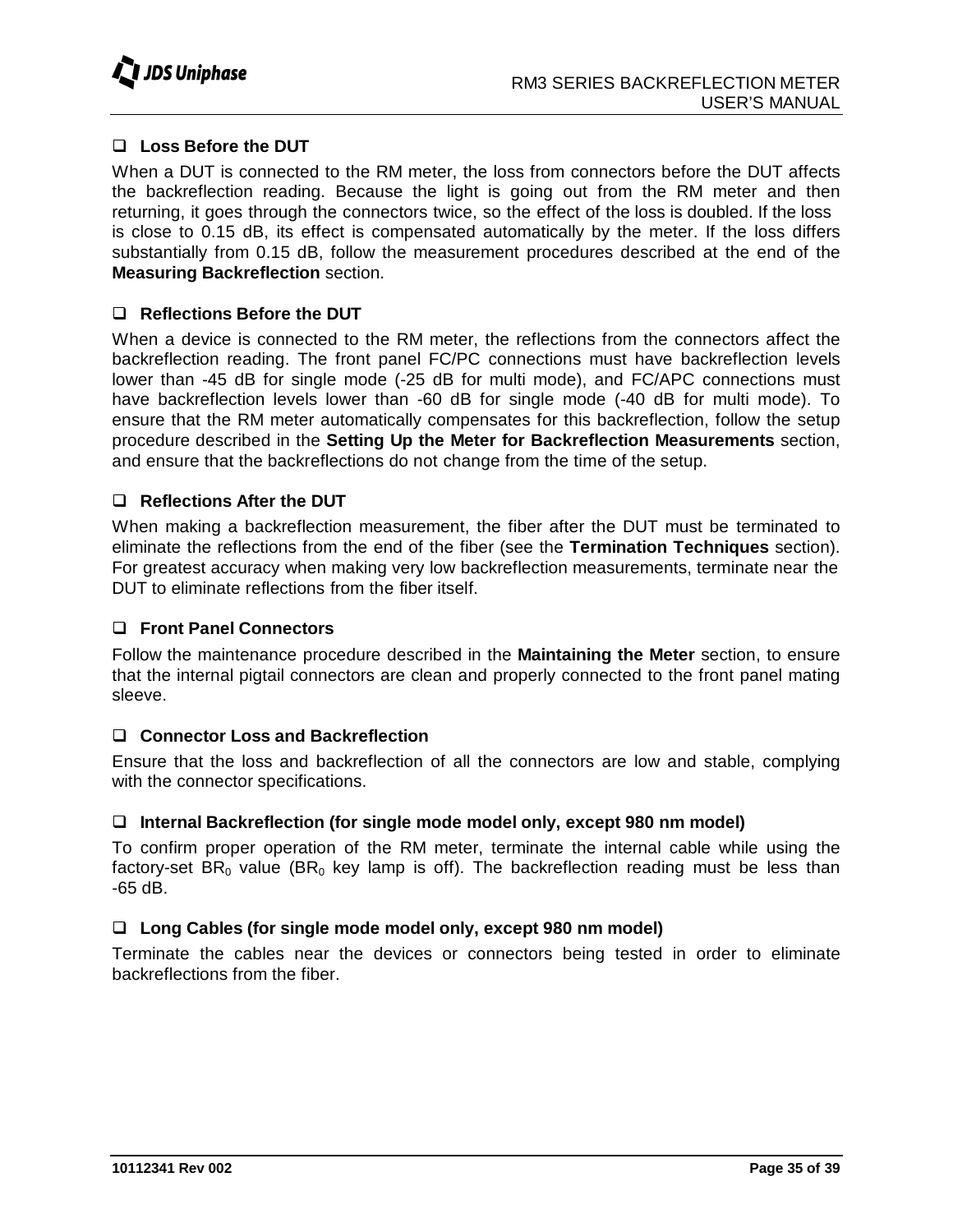

### **Laser Stability**

If the messages "Source Unstable" or "Input Low" are displayed, remove the front connector panel, clean the front panel connectors, connect the internal FC/APC connector to the detector adapter, and press the Power key to set the meter to Power mode. The reading must be steady and higher than -10 dBm. If not, perform the procedure recommended in the table that follows.

### **Calibration**

If the backreflection or power calibration was not performed properly, set BR CAL to 0.3 dB and Power CAL to 0 dB to restore the factory-set calibration. These settings provide reasonably accurate backreflection and power measurements.

| Other |
|-------|
|       |

| <b>Display</b>        | <b>Problem</b>                                                          | <b>Solution</b>                                                                                                                                                                    |
|-----------------------|-------------------------------------------------------------------------|------------------------------------------------------------------------------------------------------------------------------------------------------------------------------------|
|                       | Meter does not turn on                                                  | Set the power switch to OFF, connect<br>the RM meter to a power source, and<br>wait a few minutes before turning the<br>power switch on.                                           |
| <b>STABILIZING</b>    | Message is displayed for a<br>long time                                 | Set the power switch to OFF, connect<br>the RM meter to a power source, and<br>then set the power switch to ON.                                                                    |
| $\star$               | The BR measurement is<br>approaching the range limit<br>of the RM meter | Follow the setup and measurement<br>techniques described in the Setting<br>Up the Meter for Backreflection<br><b>Measurements and Measuring</b><br><b>Backreflection sections.</b> |
| B                     | Battery is running low                                                  | Connect the RM meter to the a power<br>supply using the cord provided.                                                                                                             |
| <                     | BR range is very limited                                                | Follow the setup and measurement<br>techniques described in the Setting<br>Up the Meter for Backreflection<br><b>Measurements and Measuring</b><br><b>Backreflection sections.</b> |
| <b>TOO MUCH LIGHT</b> | $ID$ value is too high                                                  | Attach the detector cap to the detector,<br>and press the $ID$ key.                                                                                                                |
| <b>INPUT LOW</b>      | Laser power is too low                                                  | Check the measurement setup for an<br>external source that entered into the<br>output.                                                                                             |
| <b>INPUT HIGH</b>     | Laser power is too high                                                 | Check the measurement setup for an<br>external source that entered into the<br>output.                                                                                             |
|                       |                                                                         |                                                                                                                                                                                    |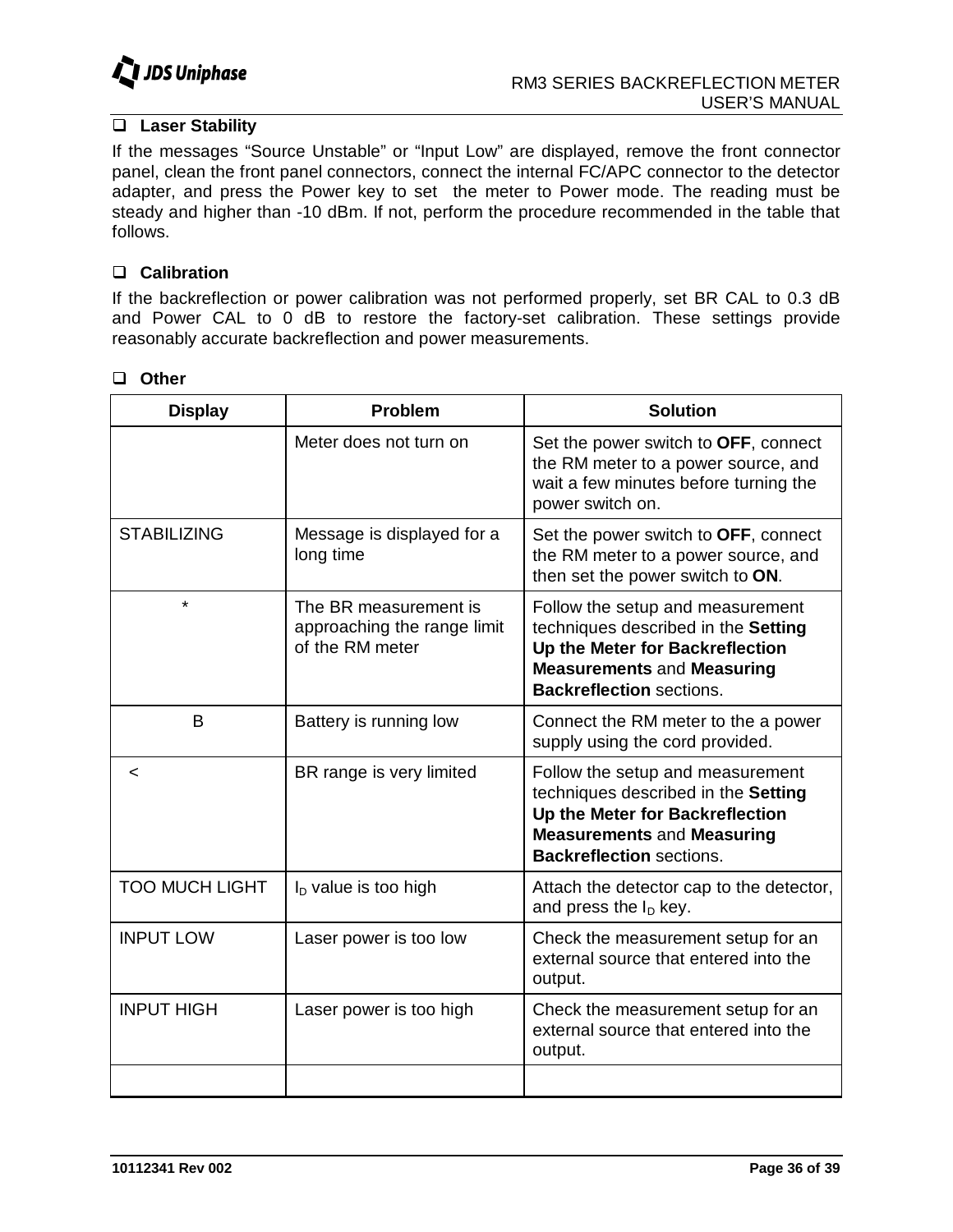# **Programming Guide**

### **RS232 Serial Interface**

The RM meter is equipped with an RS232 serial interface. Through the RS232 connection, the user can download measured values of backreflection, loss, and power to a computer or printer. The RM meter can also use an IEEE 488 parallel interface through the external RS232 to-IEEE 488 converter (described in the **RS232-GPIB Converter** section).

The RS232 serial interface is configured as data terminal equipment (DTE). The data protocol is set to 2400 baud, ASCII character code with eight bits per character, two stop bits, and no parity bit.

### **RS232 Pin Assignment**

The RS232 pin assignment is shown in Figure 11.



**Figure 11: RS232 Pin Assignment**

### **RS232 Interface Specifications**

The RS232 interface specifications are listed in Table 8.

|  |  | Table 8: RS232 Interface Specifications |
|--|--|-----------------------------------------|
|--|--|-----------------------------------------|

| <b>Name</b>             | Symbol     | <b>Pin Number</b> | <b>Signal Direction</b> |
|-------------------------|------------|-------------------|-------------------------|
| <b>Transmitted data</b> | TxD        | 2                 | $\rightarrow$           |
| Received data           | <b>RxD</b> | 3                 | $\leftarrow$            |
| Request to send         | <b>RTS</b> | 8                 | $\rightarrow$           |
| Clear to send           | <b>CTS</b> |                   | $\leftarrow$            |
| Data carrier detect     | <b>DCD</b> |                   | $\leftarrow$            |
| Data terminal ready     | <b>DTR</b> | 6                 | $\rightarrow$           |
| Signal ground           | SG         | 5                 | $\leftrightarrow$       |

To connect the RM meter to the serial port of a computer:

1. Attach a straight-through RS232 cable to the computer and the RS232C port at the back of the meter.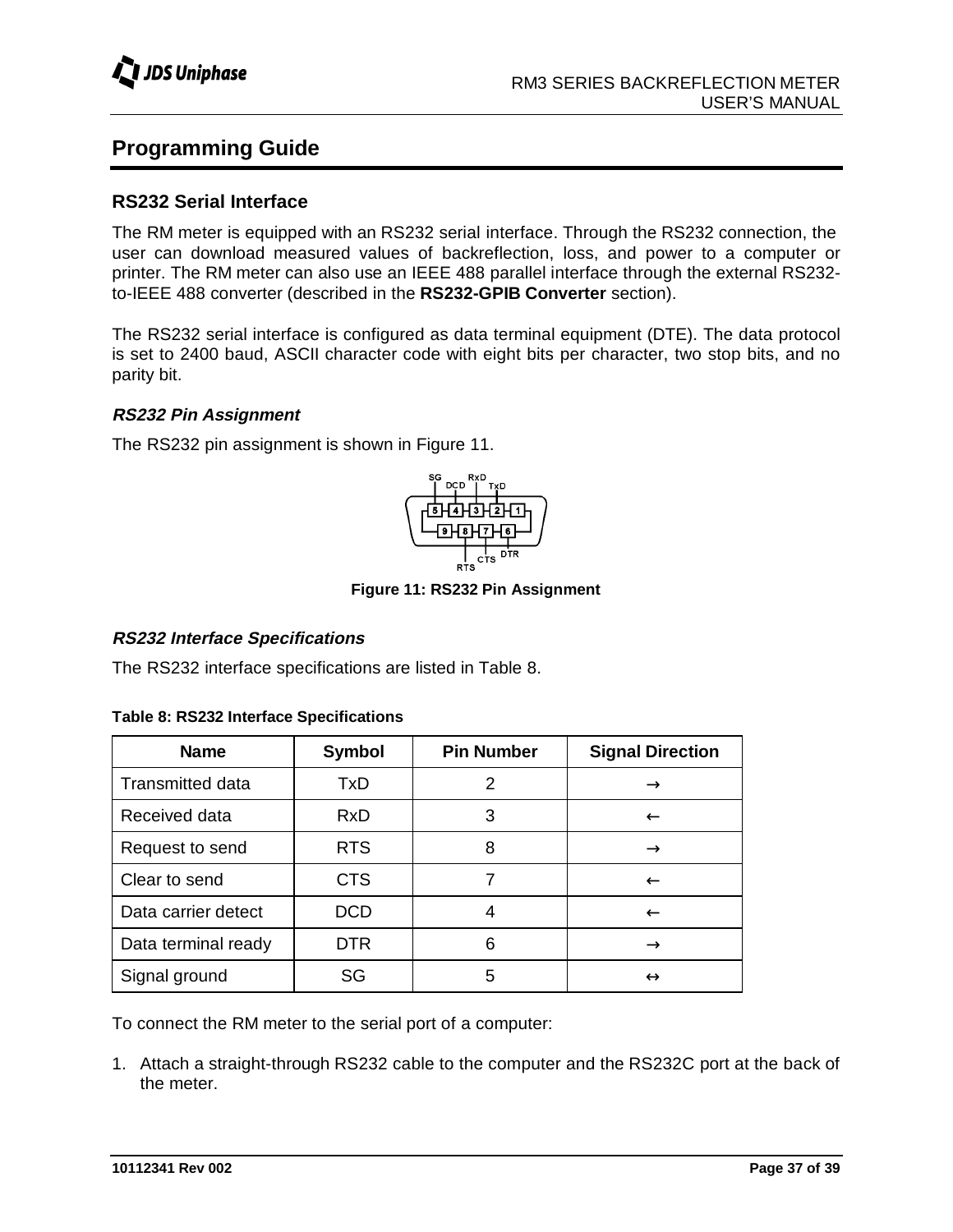

### RM3 SERIES BACKREFLECTION METER USER'S MANUAL

On power-up, the RTS and DTR signals on the interface connector go positive, indicating that the interface is ready to communicate. The software on the controlling computer must enable the RTS line. The interface controller waits for the CTS line to go positive before the measurements are transmitted. The DCD line must go positive in order for the controlling computer to receive commands from the meter.

The meter responds to single character commands sent on the serial interface. The characters must be sent individually, without a message terminating sequence such as <CR> (carriage return) or <LF> (line feed). The meter acknowledges each character that is sent with a character or a measurement reading.

The command G initiates the transmission of a measurement. The meter returns the most recent measurement. The transmission also includes the wavelength at which the measurement was made and the characters <CR> <LF>.

The character commands that control the meter via the RS232 serial interface port are listed in Table 9. When a command is accepted, the letter Y is returned. When a command is not recognized or not accepted, the letter X is returned.

| <b>Command</b> | <b>Action</b>                                                                                                                        |
|----------------|--------------------------------------------------------------------------------------------------------------------------------------|
| B              | Display backreflection                                                                                                               |
| A              | Display absolute power                                                                                                               |
| R              | Display relative power                                                                                                               |
| S              | Store $BR_0$ <sup>1</sup>                                                                                                            |
| С              | Clear $BR_0^1$                                                                                                                       |
| D              | Store $I_{\text{D}}^2$                                                                                                               |
| O              | Set relative power to zero <sup>3</sup>                                                                                              |
| 3              | Set wavelength to the laser connected to the first LED<br>on display (eg. Model RM3750, first laser=1310nm. See<br>Figure 3)         |
| 5              | Set wavelength to the laser connected to the second<br>on display (eg. Model RM3750,<br>LED<br>second<br>laser=1550nm. See Figure 3) |

### **Table 9: Character Commands**

<sup>&</sup>lt;sup>1</sup> Valid in Backreflection mode only.

<sup>&</sup>lt;sup>2</sup> Valid in Absolute Power and Relative Power modes only.

 $3$  Valid in Relative Power mode only.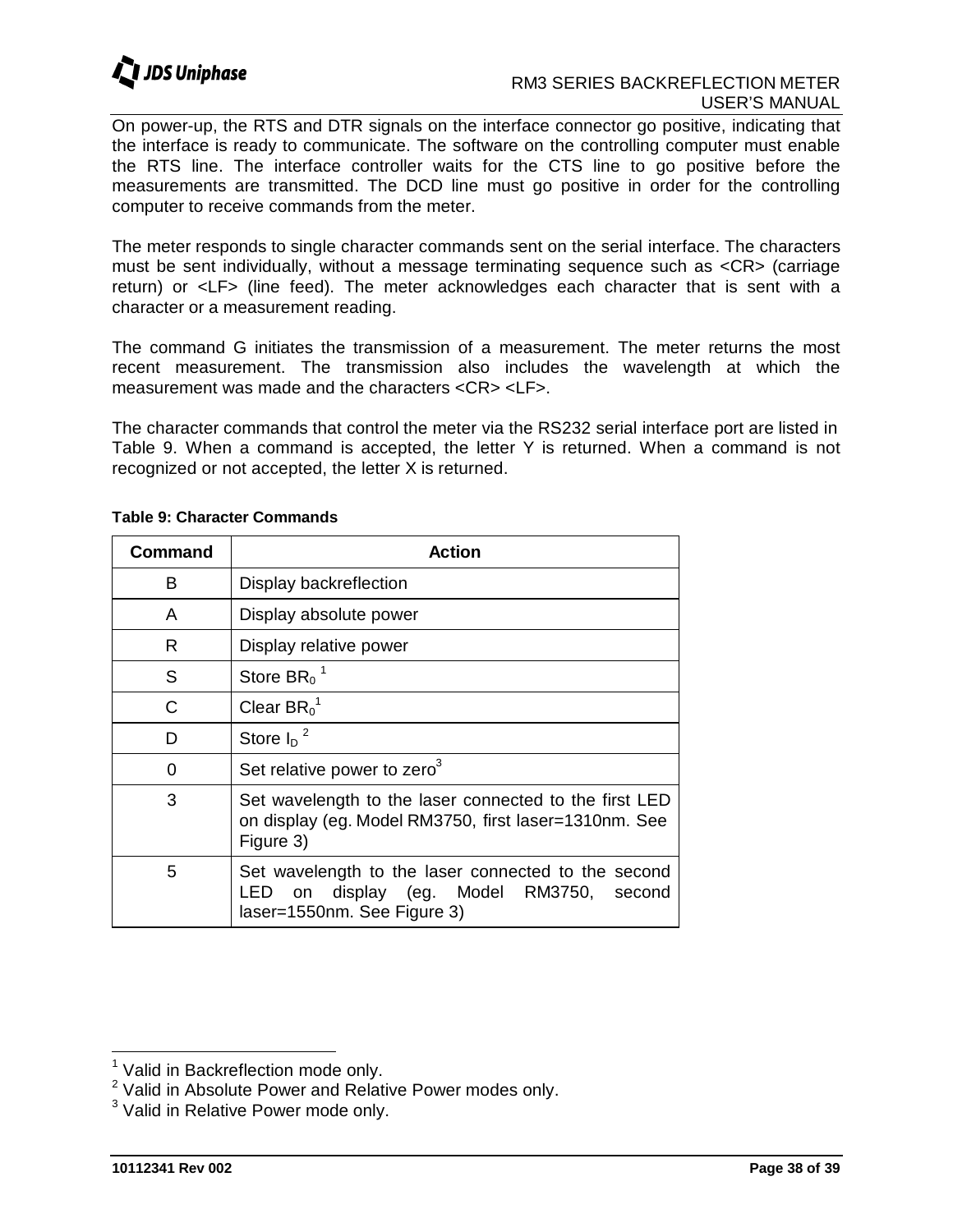

### **RS232-GPIB Converter**

An optional user-supplied RS232-to-IEEE 488 converter can be used with the RS232 connector on the RM meter to access an IEEE 488 parallel interface. The converter, supplied with the appropriate RS232 cable, is attached to the RS232 connector on the rear panel.

The converter is set up and tested as described in Table 10 and Table 11. To avoid conflict with other GPIB devices, the GPIB address can be changed.

### **Left Dip Switch**

The settings for the left dip switch are shown in Table 10.

#### **Table 10: Left Dip Switch Settings**

| <b>Switch</b>    | <b>Setting</b> | <b>Meaning</b>                                |
|------------------|----------------|-----------------------------------------------|
| <b>GPIB ADDR</b> | 01000          | address $= 2$                                 |
| <b>CONFIG</b>    | ON             | use large serial buffer, enable<br><b>SRQ</b> |
| <b>MODE</b>      | OFF            | device mode                                   |

### **Right Dip Switch**

The settings for the right dip switch are shown in Table 11.

**Table 11: Right Dip Switch Settings**

| <b>Switch</b>      | <b>Setting</b>                | <b>Meaning</b>                                                                            |
|--------------------|-------------------------------|-------------------------------------------------------------------------------------------|
| <b>BAUD RATE</b>   | all OFF                       | set baud rate to 2400                                                                     |
| <b>DATA FORMAT</b> | <b>OFF</b><br>OFF<br>ON<br>ON | odd/even parity<br>disable parity checking<br>use 2 stop bits<br>use 8 bits per character |
| <b>HANDSHAKE</b>   | OFF                           | disable XON/XOFF protocol                                                                 |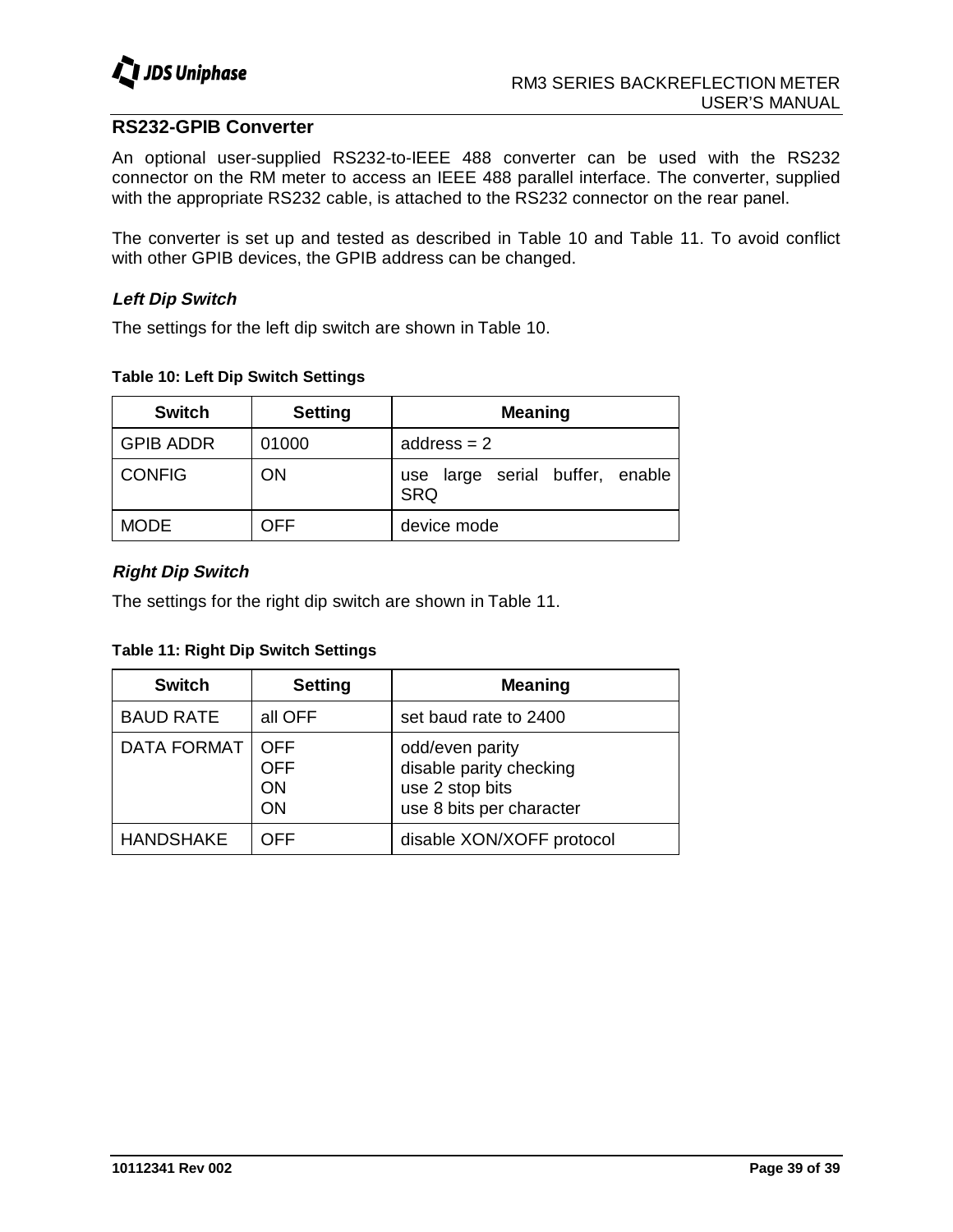

### **Programming Examples**

### **RS232 Interface Program Example**

The following program can be used to connect the RM meter with an external device through the RS232 serial interface.

```
100 CLOSE #1 ' Initialize the RS232C port
110 OPEN "COM1:300, N, 8, 2" AS #1<br>200 PRINT #1, "B";<br>co to Backreflection mode
200 PRINT #1, "B";
210 INPUT #1,IN$
220 IF IN$ = "Y" THEN GOTO 250 ' Check if the command was accepted
230 PRINT "WILL NOT DISPLAY BR"
240 STOP
250 FOR I=1 TO 5 ' Read and display five BR
measurements
260 PRINT #1,"G";
270 INPUT #1,IN$
280 PRINT IN$
290 NEXT I
300 PRINT #1, "A"; <br>' Go to Power mode
310 INPUT #1,IN$
320 IF IN$ = "Y" THEN GOTO 350 ' Check if the command was accepted
330 PRINT "WILL NOT DISPLAY POWER"
340 STOP
350 FOR I=1 TO 5 ' Read, display five power
measurements
360 PRINT #1,"G";
370 INPUT #1,IN$
380 PRINT IN$
390 NEXT I
400 CLOSE #1
410 END
```